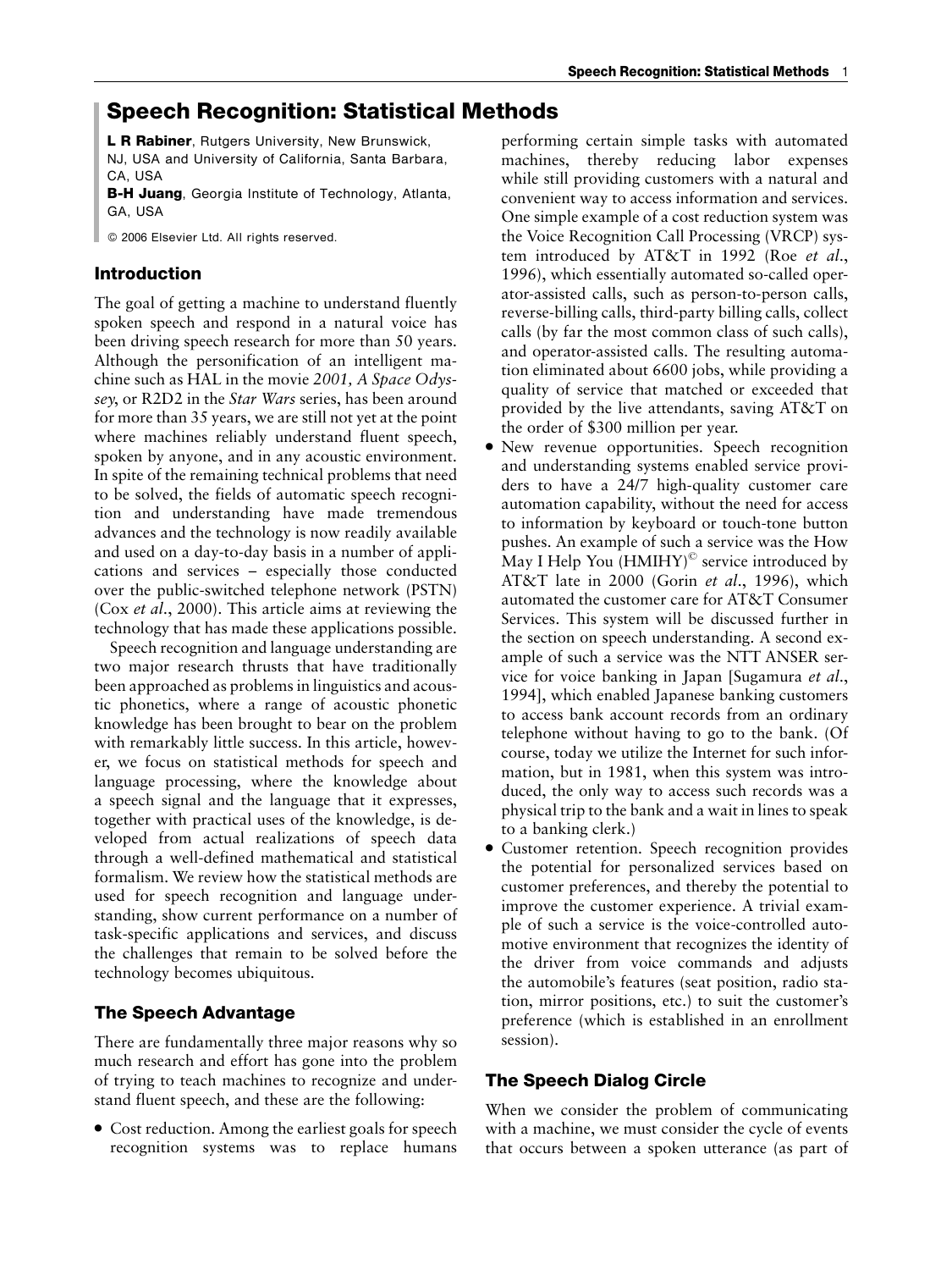a dialog between a person and a machine) and the response to that utterance from the machine. Figure 1 shows such a sequence of events, which is often referred to as the speech dialog circle, using an example in the telecommunications context.

The customer initially makes a request by speaking an utterance that is sent to a machine, which attempts to recognize, on a word-by-word basis, the spoken speech. The process of recognizing the words in the speech is called automatic speech recognition (ASR) and its output is an orthographic representation of the recognized spoken input. The ASR process will be discussed in the next section. Next the spoken words are analyzed by a spoken language understanding (SLU) module, which attempts to attribute meaning to the spoken words. The meaning that is attributed is in the context of the task being handled by the speech dialog system. (What is described here is traditionally referred to as a limited domain understanding system or application.) Once meaning has been determined, the dialog management (DM) module examines the state of the dialog according to a prescribed operational workflow and determines the course of action that would be most appropriate to take. The action may be as simple as a request for further information or confirmation of an action that is taken. Thus if there were confusion as to how best to proceed, a text query would be generated by the spoken language generation module to hopefully clarify the meaning and help determine what to do next. The query text is then sent to the final module, the text-to-speech synthesis (TTS) module, and then converted into intelligible and highly natural speech, which is sent to the customer who decides what to say next based on what action was taken, or based on previous dialogs with the machine. All of the modules in the speech dialog circle can be 'data-driven' in both the learning and active use phases, as indicated by the central Data block in Figure 1.

A typical task scenario, e.g., booking an airline reservation, requires navigating the speech dialog circle many times – each time being referred to as one 'turn' – to complete a transaction. (The average number of turns a machine takes to complete a prescribed task is a measure of the effectiveness of the machine in many applications.) Hopefully, each time through the dialog circle enables the customer to get closer to the desired action either via proper understanding of the spoken request or via a series of clarification steps. The speech dialog circle is a powerful concept in modern speech recognition and understanding systems, and is at the heart of most speech understanding systems that are in use today.

### Basic ASR Formulation

The goal of an ASR system is to accurately and efficiently convert a speech signal into a text message transcription of the spoken words, independent of the device used to record the speech (i.e., the



Figure 1 The conventional speech dialog circle.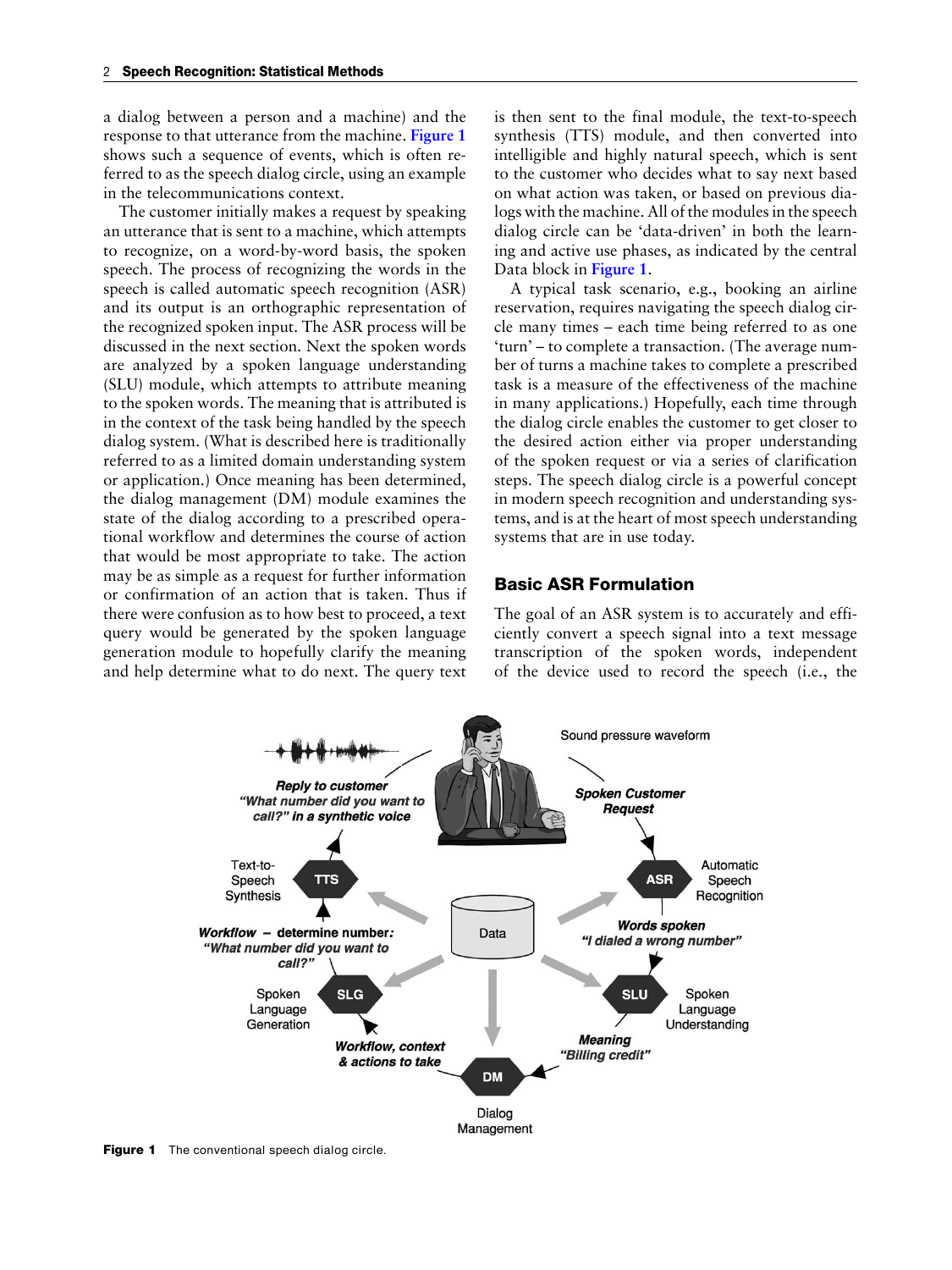transducer or microphone), the speaker, or the environment. A simple model of the speech generation process, as used to convey a speaker's intention is shown in Figure 2.

It is assumed that the speaker decides what to say and then embeds the concept in a sentence, W, which is a sequence of words (possibly with pauses and other acoustic events such as uh's, um's, er's, etc.). The speech production mechanisms then produce a speech waveform,  $s(n)$ , which embodies the words of W as well as the extraneous sounds and pauses in the spoken input. A conventional automatic speech recognizer attempts to decode the speech,  $s(n)$ , into the best estimate of the sentence,  $\hat{W}$ , using a two-step process, as shown in Figure 3.

The first step in the process is to convert the speech signal,  $s(n)$ , into a sequence of spectral feature vectors, X, where the feature vectors are measured every 10 ms (or so) throughout the duration of the speech signal. The second step in the process is to use a syntactic decoder to generate every possible valid sentence (as a sequence of orthographic representations) in the task language, and to evaluate the score (i.e., the a posteriori probability of the word string given the realized acoustic signal as measured by the feature vector) for each such string, choosing as the recognized string,  $\hat{W}$ , the one with the highest score. This is the so-called maximum *a posteriori* probability (MAP) decision principle, originally suggested by Bayes. Additional linguistic processing can be done to try to determine side information about the speaker, such as the speaker's intention, as indicated in Figure 3.

Mathematically, we seek to find the string  $\hat{W}$  that maximizes the *a posteriori* probability of that string, when given the measured feature vector  $X$ , i.e.,



$$
\hat{W} = \underset{W}{\text{arg max}} P(W|X)
$$

Using Bayes Law, we can rewrite this expression as:

$$
\hat{W} = \arg\max_{W} \frac{P(X|W)P(W)}{P(X)}
$$

Thus, calculation of the a posteriori probability is decomposed into two main components, one that defines the a priori probability of a word sequence W,  $P(W)$ , and the other the likelihood of the word string W in producing the measured feature vector,  $P(X|W)$ . (We disregard the denominator term,  $P(X)$ , since it is independent of the unknown W). The latter is referred to as the acoustic model,  $P_A(X|W)$ , and the former the language model,  $P_L(W)$  (Rabiner *et al.*, 1996; Gauvain and Lamel, 2003). We note that these quantities are not given directly, but instead are usually estimated or inferred from a set of training data that have been labeled by a knowledge source, i.e., a human expert. The decoding equation is then rewritten as:

$$
\hat{W} = \underset{W}{\arg\max} \ P_A(X|W) P_L(W)
$$

We explicitly write the sequence of feature vectors (the acoustic observations) as:

$$
X = \mathbf{x}_1, \mathbf{x}_2, \dots, \mathbf{x}_N
$$

where the speech signal duration is  $N$  frames (or  $N$ times 10 ms when the frame shift is 10 ms). Similarly, we explicitly write the optimally decoded word sequence as:

$$
\hat{W} = w_1 w_2 \dots w_M
$$

where there are M words in the decoded string. The above decoding equation defines the fundamental statistical approach to the problem of automatic speech recognition.

It can be seen that there are three steps to the basic ASR formulation, namely:

. Step 1: acoustic modeling for assigning probabil-**Figure 2** Model of spoken speech. **ities to acoustic (spectral) realizations of a sequence** ities to acoustic (spectral) realizations of a sequence



Figure 3 ASR decoder from speech to sentence.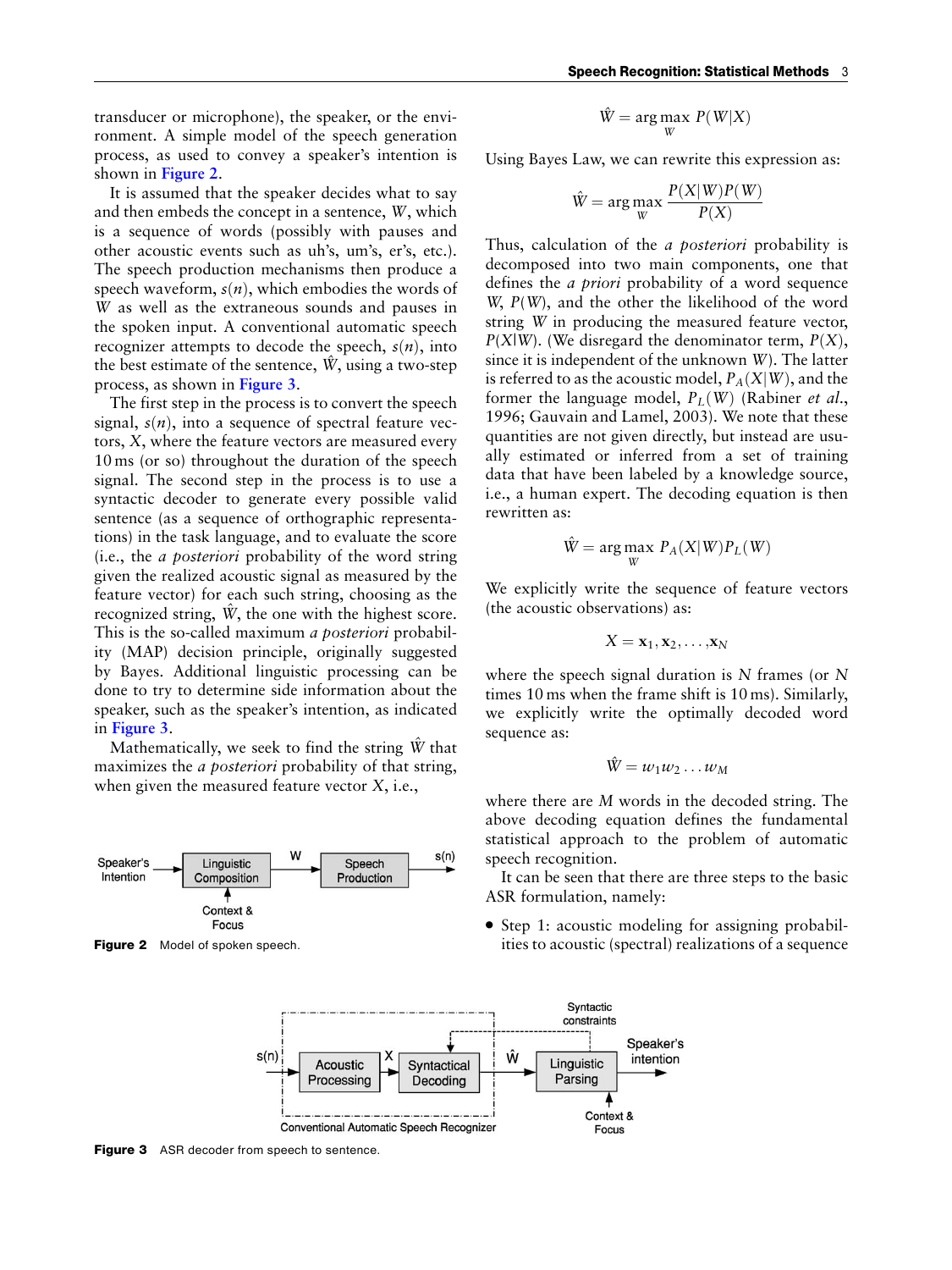of words. For this step we use a statistical model (called the hidden Markov model or HMM) of the acoustic signals of either individual words or subword units (e.g., phonemes) to compute the quantity  $P_A(X|W)$ . We train the acoustic models from a training set of speech utterances, which have been appropriately labeled to establish the statistical relationship between X and W.

- . Step 2: language modeling for assigning probabilities,  $P_L(W)$ , to sequences of words that form valid sentences in the language and are consistent with the recognition task being performed. We train such language models from generic text sequences, or from transcriptions of task-specific dialogues. (Note that a deterministic grammar, as is used in many simple tasks, can be considered a degenerate form of a statistical language model. The 'coverage' of a deterministic grammar is the set of permissible word sequences, i.e., expressions that are deemed legitimate.)
- Step 3: hypothesis search whereby we find the word sequence with the maximum a posteriori probability by searching through all possible word sequences in the language.

In step 1, acoustic modeling (Young, 1996; Rabiner et al., 1986), we train a set of acoustic models for the words or sounds of the language by learning the statistics of the acoustic features, X, for each word or sound, from a speech training set, where we compute the variability of the acoustic features during the production of the words or sounds, as represented by the models. For large vocabulary tasks, it is impractical to create a separate acoustic model for every possible word in the language since it requires far too much training data to measure the variability in every possible context. Instead, we train a set of about 50 acoustic-phonetic subword models for the approximately 50 phonemes in the English language, and construct a model for a word by concatenating (stringing together sequentially) the models for the constituent subword sounds in the word, as defined in a word lexicon or dictionary, where multiple pronunciations are allowed). Similarly, we build sentences (sequences of words) by concatenating word models. Since the actual pronunciation of a phoneme may be influenced by neighboring phonemes (those occurring before and after the phoneme), the set of so-called context-dependent phoneme models are often used as the speech models, as long as sufficient data are collected for proper training of these models.

In step 2, the language model (Jelinek, 1997; Rosenfeld, 2000) describes the probability of a sequence of words that form a valid sentence in the task language. A simple statistical method works well, based on a Markovian assumption, namely that the probability of a word in a sentence is conditioned on only the previous  $N-1$  words, namely an N-gram language model, of the form:

$$
P_L(W) = P_L(w_1, w_2, \dots, w_M)
$$
  
= 
$$
\prod_{m=1}^{M} P_L(w_m | w_{m-1}, w_{m-2}, \dots, w_{m-N+1})
$$

where  $P_L(w_m|w_{m-1}, w_{m-2}, \ldots, w_{m-N+1})$  is estimated by simply counting up the relative frequencies of N-tuples in a large corpus of text.

In step 3, the search problem (Ney, 1984; Paul, 2001) is one of searching the space of all valid sound sequences, conditioned on the word grammar, the language syntax, and the task constraints, to find the word sequence with the maximum likelihood. The size of the search space can be astronomically large and take inordinate amounts of computing power to solve by heuristic methods. The use of methods from the field of Finite State Automata Theory provide finite state networks (FSNs) (Mohri, 1997), along with the associated search policy based on dynamic programming, that reduce the computational burden by orders of magnitude, thereby enabling exact solutions in computationally feasible times, for large speech recognition problems.

### Development of a Speech Recognition System for a Task or an Application

Before going into more detail on the various aspects of the process of automatic speech recognition by machine, we review the three steps that must occur in order to define, train, and build an ASR system (Juang *et al.*, 1995; Kam and Helander, 1997). These steps are the following:

. Step 1: choose the recognition task. Specify the word vocabulary for the task, the set of units that will be modeled by the acoustic models (e.g., whole words, phonemes, etc.), the word pronunciation lexicon (or dictionary) that describes the variations in word pronunciation, the task syntax (grammar), and the task semantics. By way of example, for a simple speech recognition system capable of recognizing a spoken credit card number using isolated digits (i.e., single digits spoken one at a time), the sounds to be recognized are either whole words or the set of subword units that appear in the digits /zero/ to /nine/ plus the word /oh/. The word vocabulary is the set of 11 digits. The task syntax allows any single digit to be spoken, and the task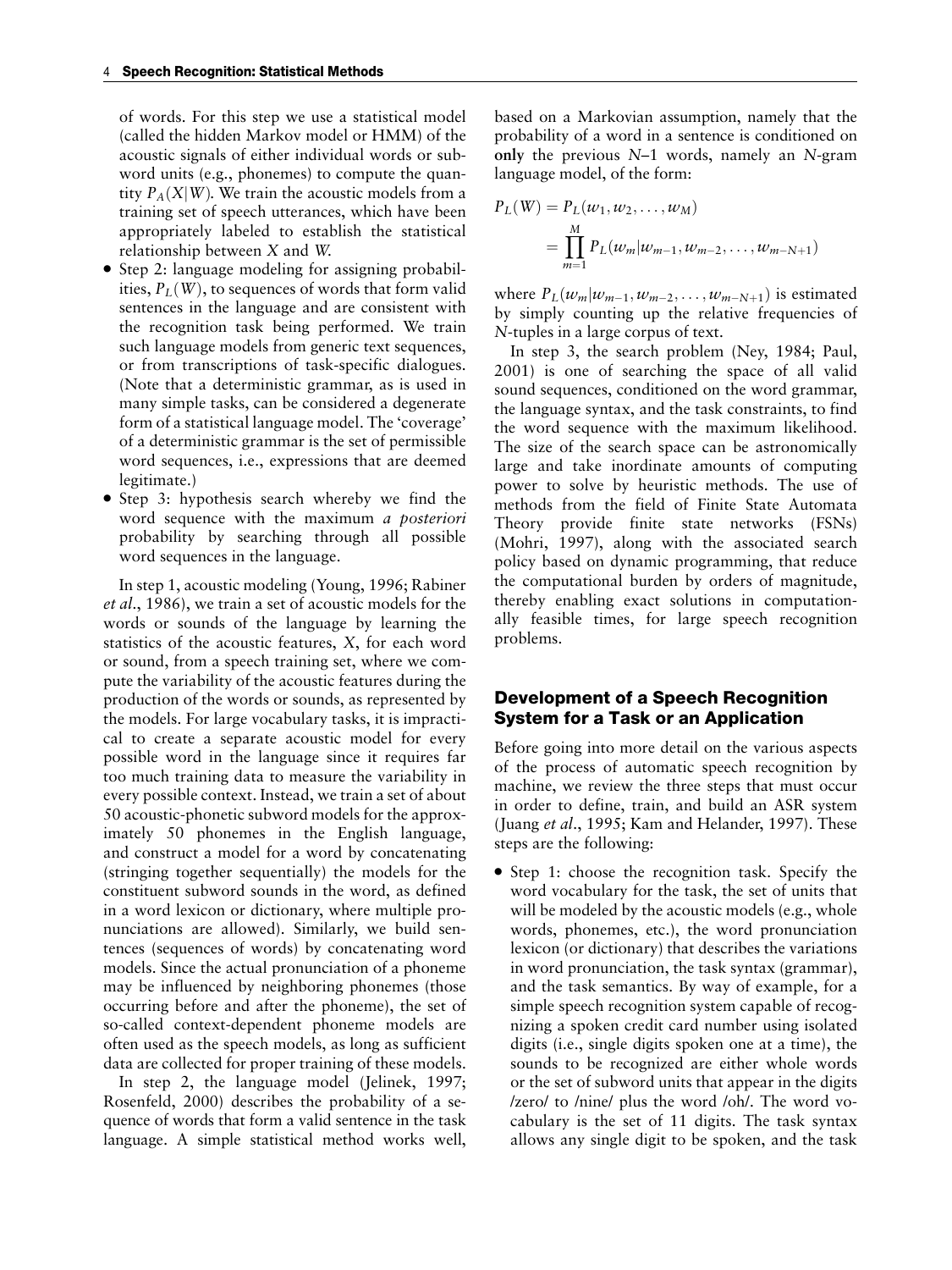

Figure 4 Framework of ASR system.

semantics specify that a sequence of isolated digits must form a valid credit card code for identifying the user.

- . Step 2: train the models. Create a method for building acoustic word models (or subword models) from a labeled speech training data set of multiple occurrences of each of the vocabulary words by one or more speakers. We also must use a text training data set to create a word lexicon (dictionary) describing the ways that each word can be pronounced (assuming we are using subword units to characterize individual words), a word grammar (or language model) that describes how words are concatenated to form valid sentences (i.e., credit card numbers), and finally a task grammar that describes which valid word strings are meaningful in the task application (e.g., valid credit card numbers).
- . Step 3: evaluate recognizer performance. We need to determine the word error rate and the task error rate for the recognizer on the desired task. For an isolated digit recognition task, the word error rate is just the isolated digit error rate, whereas the task error rate would be the number of credit card errors that lead to misidentification of the user. Evaluation of the recognizer performance often includes an analysis of the types of recognition errors made by the system. This analysis can lead to revision of the task in a number of ways, ranging from changing the vocabulary words or the grammar (i.e., to eliminate highly confusable words) to the use of word spotting, as opposed to word transcription. As an example, in limited vocabulary applications, if the recognizer encounters frequent confusions between words like 'freight' and 'flight,' it may be advisable to change 'freight' to 'cargo' to maximize its distinction from 'flight.' Revision of the task grammar often becomes necessary if the recognizer experiences substantial amounts of what is called 'out of grammar' (OOG) utterances,

namely the use of words and phrases that are not directly included in the task vocabulary (ISCA, 2001).

### The Speech Recognition Process

In this section, we provide some technical aspects of a typical speech recognition system. Figure 4 shows a block diagram of a speech recognizer that follows the Bayesian framework discussed above.

The recognizer consists of three processing steps, namely feature analysis, pattern matching, and confidence scoring, along with three trained databases, the set of acoustic models, the word lexicon, and the language model. In this section, we briefly describe each of the processing steps and each of the trained model databases.

#### Feature Analysis

The goal of feature analysis is to extract a set of salient features that characterize the spectral properties of the various speech sounds (the subword units) and that can be efficiently measured. The 'standard' feature set for speech recognition is a set of melfrequency cepstral coefficients (MFCCs) (which perceptually match some of the characteristics of the spectral analysis done in the human auditory system) (Davis and Mermelstein, 1980), along with the firstand second-order derivatives of these features. Typically about 13 MFCCs and their first and second derivatives (Furai, 1981) are calculated every 10 ms, leading to a spectral vector with 39 coefficients every 10 ms. A block diagram of a typical feature analysis process is shown in [Figure 5](#page-5-0).

The speech signal is sampled and quantized, preemphasized by a first-order (highpass) digital filter with pre-emphasis factor  $\alpha$  (to reduce the influence of glottal coupling and lip radiation on the estimated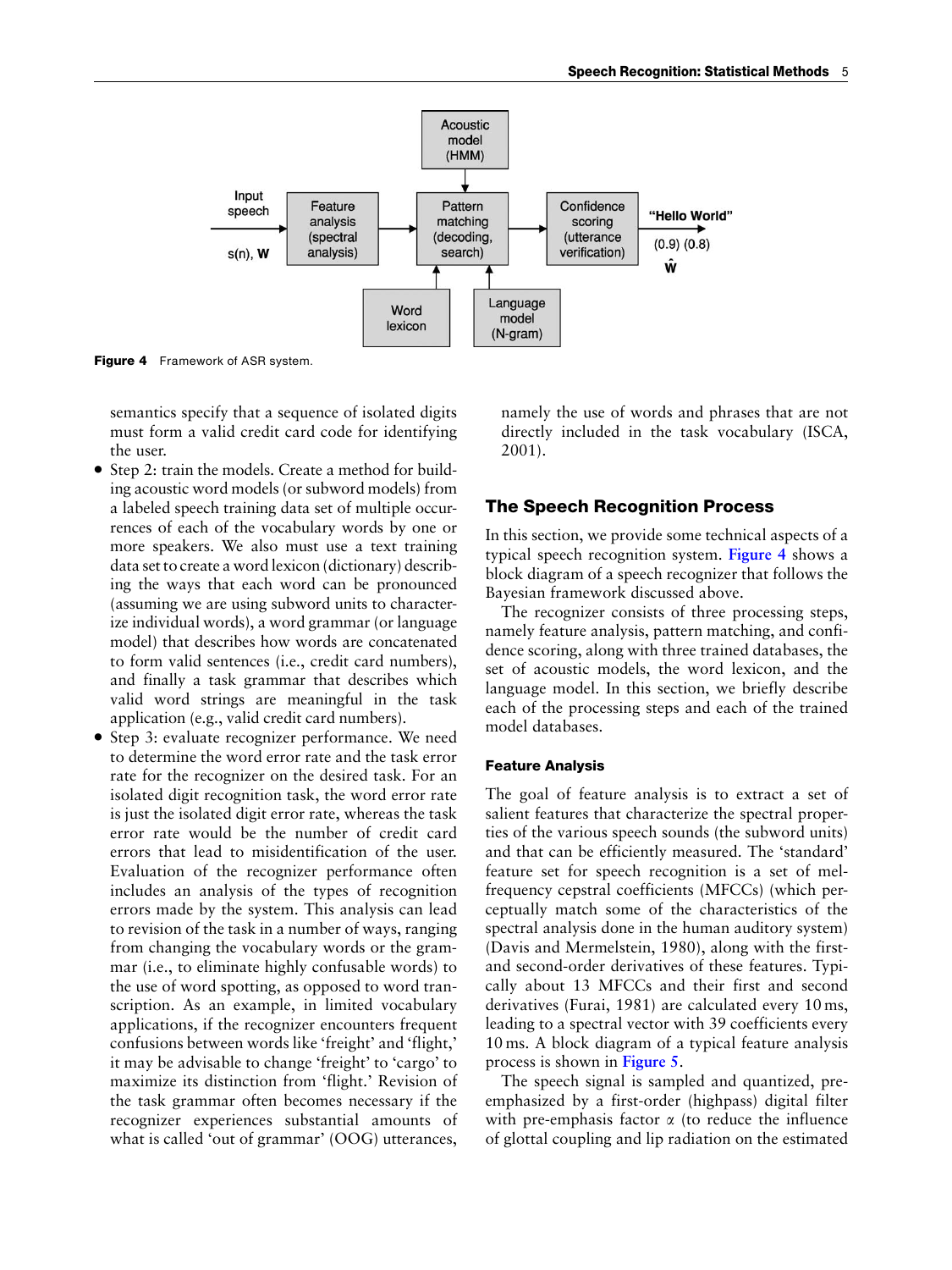<span id="page-5-0"></span>

Figure 5 Block diagram of feature analysis computation.

vocal tract characteristics), segmented into frames, windowed, and then a spectral analysis is performed using a fast Fourier transform (FFT) (Rabiner and Gold, 1975) or linear predictive coding (LPC) method (Atal and Hanauer, 1971; Markel and Gray, 1976). The frequency conversion from a linear frequency scale to a mel frequency scale is performed in the filtering block, followed by cepstral analysis yielding the MFCCs (Davis and Mermelstein, 1980), equalization to remove any bias and to normalize the cepstral coefficients (Rahim and Juang, 1996), and finally the computation of first- and second-order (via temporal derivative) MFCCs is made, completing the feature extraction process.

#### Acoustic Models

The goal of acoustic modeling is to characterize the statistical variability of the feature set determined above for each of the basic sounds (or words) of the language. Acoustic modeling uses probability measures to characterize sound realization using statistical models. A statistical method, known as the hidden Markov model (HMM) (Levinson et al., 1983; Ferguson, 1980; Rabiner, 1989; Rabiner and Juang, 1985), is used to model the spectral variability of each of the basic sounds of the language using a mixture density Gaussian distribution (Juang et al., 1986; Juang, 1985), which is optimally aligned with a speech training set and iteratively updated and improved (the means, variances, and mixture gains are iteratively updated) until an optimal alignment and match is achieved.

Figure 6 shows a simple three-state HMM for modeling the subword unit /s/ as spoken at the beginning of the word /six/. Each HMM state is characterized by a probability density function (usually a mixture Gaussian density) that characterizes the statistical



Figure 6 Three-state HMM for the sound /s/.



Figure 7 Concatenated model for the word 'is.'



Figure 8 HMM for whole word model with five states

behavior of the feature vectors at the beginning (state s1), middle (state s2), and end (state s3) of the sound /s/. In order to train the HMM for each subword unit, we use a labeled training set of words and sentences and utilize an efficient training procedure known as the Baum-Welch algorithm (Rabiner, 1989; Baum, 1972; Baum et al., 1970) to align each of the various subword units with the spoken inputs, and then estimate the appropriate means, covariances, and mixture gains for the distributions in each subword unit state. The algorithm is a hill-climbing algorithm and is iterated until a stable alignment of subword unit models and speech is obtained, enabling the creation of stable models for each subword unit.

Figure 7 shows how a simple two-sound word, 'is,' which consists of the sounds /ih/ and /z/, is created by concatenating the models (Lee, 1989) for the /ih/ sound with the model for the /z/ sound, thereby creating a six-state model for the word 'is.'

Figure 8 shows how an HMM can be used to characterize a whole-word model (Lee *et al.*, 1989). In this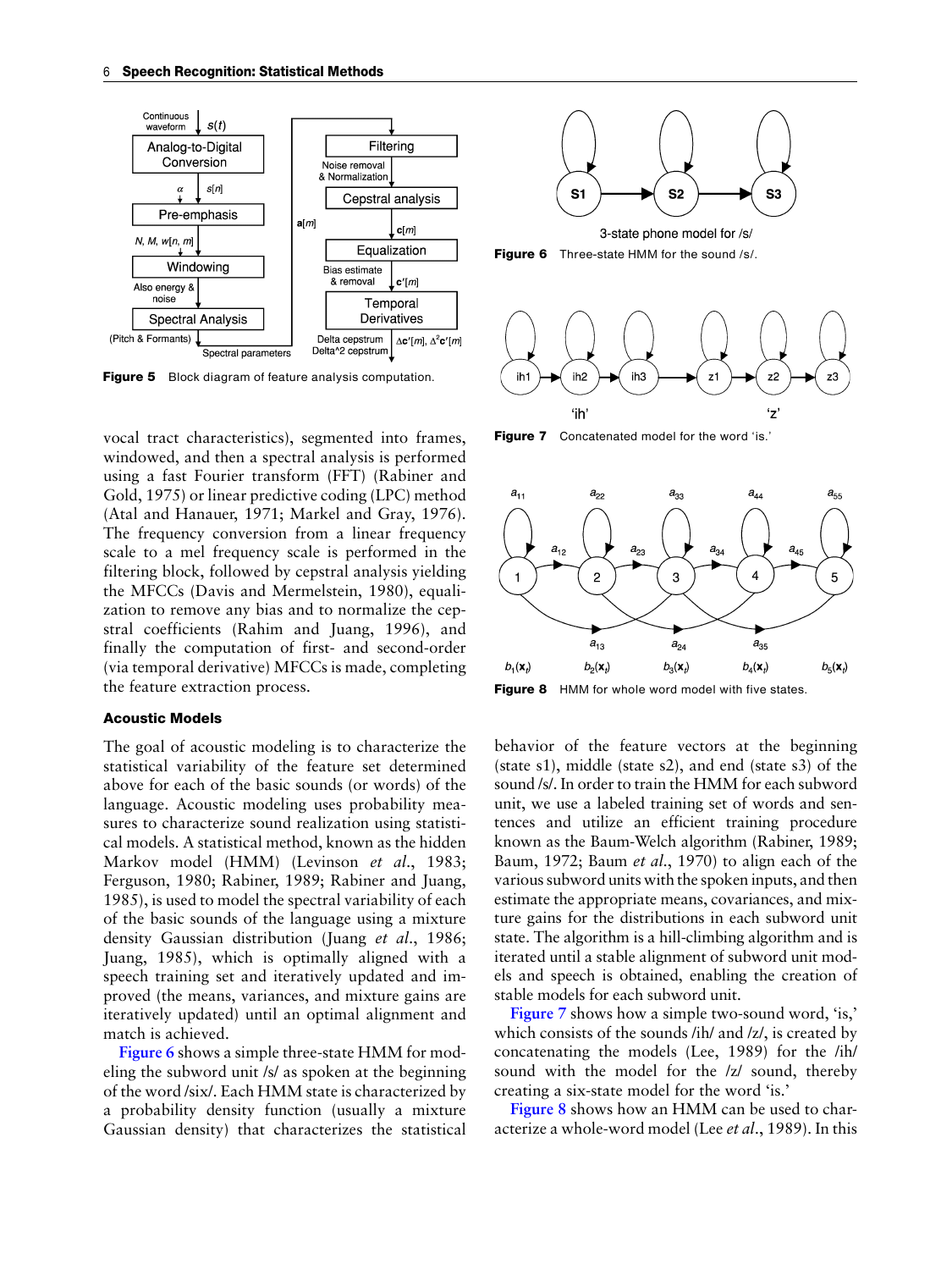case, the word is modeled as a sequence of  $M = 5$ HMM states, where each state is characterized by a mixture density, denoted as  $b_i(\mathbf{x}_t)$  where the model state is the index  $j$ , the feature vector at time  $t$  is denoted as  $x_t$ , and the mixture density is of the form:

$$
b_j(\mathbf{x}_t) = \sum_{k=1}^K c_{jk} \mathcal{K}[\mathbf{x}_t, \mu_{jk}, U_{jk}]
$$
  

$$
\mathbf{x}_t = (x_{t1}, x_{t2}, \dots, x_{tD}), D = 39
$$
  

$$
K = \text{number of mixture components in}
$$

the density function

- $c_{ik}$  = weight of kth mixture component in state  $j, c_{ik} \geq 0$
- $N =$  Gaussian density function
- $\mu_{ik}$  = mean vector for mixture k, state j
- $U_{ik}$  = covariance matrix for mixture k, state j

$$
\sum_{k=1}^{K} c_{jk} = 1, \quad 1 \le j \le M
$$

$$
\int_{-\infty}^{\infty} b_j(\mathbf{x}_t) d\mathbf{x}_t = 1, \quad 1 \le j \le M
$$

Included in [Figure 8](#page-5-0) is an explicit set of state transitions,  $a_{ii}$ , which specify the probability of making a transition from state  $i$  to state  $j$  at each frame, thereby defining the time sequence of the feature vectors over the duration of the word. Usually the self-transitions,  $a_{ii}$ , are large (close to 1.0), and the skip-state transitions,  $a_{13}$ ,  $a_{24}$ ,  $a_{35}$ , are small (close to 0).

Once the set of state transitions and state probability densities are specified, we say that a model  $\lambda$ (which is also used to denote the set of parameters that define the probability measure) has been created for the word or subword unit. (The model  $\lambda$  is often written as  $\lambda(A, B, \pi)$  to explicitly denote the model parameters, namely  $A = \{a_{ij}, 1 \le i, j \le M\}$ , which is the state transition matrix,  $B = \{b_j(x_t), 1 \le j \le M\},$ which is the state observation probability density, and  $\pi\!=\!\{\pi_i, 1\leq i\leq M\},$  which is the initial state distribution). In order to optimally train the various models (for each word unit [Lee et al., 1989] or subword unit [Lee, 1989]), we need to have algorithms that perform the following three steps or tasks (Rabiner and Juang, 1985) using the acoustic observation sequence,  $X$ , and the model  $\lambda$ :

- a. likelihood evaluation: compute  $P(X|\lambda)$
- b. decoding: choose the optimal state sequence for a given speech utterance

c. re-estimation: adjust the parameters of  $\lambda$  to maximize  $P(X|\lambda)$ .

Each of these three steps is essential to defining the optimal HMM models for speech recognition based on the available training data and each task if approached in a brute force manner would be computationally costly. Fortunately, efficient algorithms have been developed to enable efficient and accurate solutions to each of the three steps that must be performed to train and utilize HMM models in a speech recognition system. These are generally referred to as the forward-backward algorithm or the Baum-Welch re-estimation method (Levinson et al., 1983). Details of the Baum-Welch procedure are beyond the scope of this article. The heart of the training procedure for re-estimating model parameters using the Baum-Welch procedure is shown in [Figure 9](#page-7-0).

Recently, the fundamental statistical method, while successful for a range of conditions, has been augmented with a number of techniques that attempt to further enhance the recognition accuracy and make the recognizer more robust to different talkers, background noise conditions, and channel effects. One family of such techniques focuses on transformation of the observed or measured features. The transformation is motivated by the need for vocal tract length normalization (e.g., reducing the impact of differences in vocal tract length of various speakers). Another such transformation (called the maximum likelihood linear regression method) can be embedded in the statistical model to account for a potential mismatch between the statistical characteristics of the training data and the actual unknown utterances to be recognized. Yet another family of techniques (e.g., the discriminative training method based on minimum classification error [MCE] or maximum mutual information [MMI]) aims at direct minimization of the recognition error during the parameter optimization stage.

#### Word Lexicon

The purpose of the word lexicon, or dictionary, is to define the range of pronunciation of words in the task vocabulary (Jurafsky and Martin, 2000; Riley et al., 1999). The reason that such a word lexicon is necessary is because the same orthography can be pronounced differently by people with different accents, or because the word has multiple meanings that change the pronunciation by the context of its use. For example, the word 'data' can be pronounced as: /d/ /ae/ /t/ /ax/ or as /d/ /ey/ /t/ /ax/, and we would need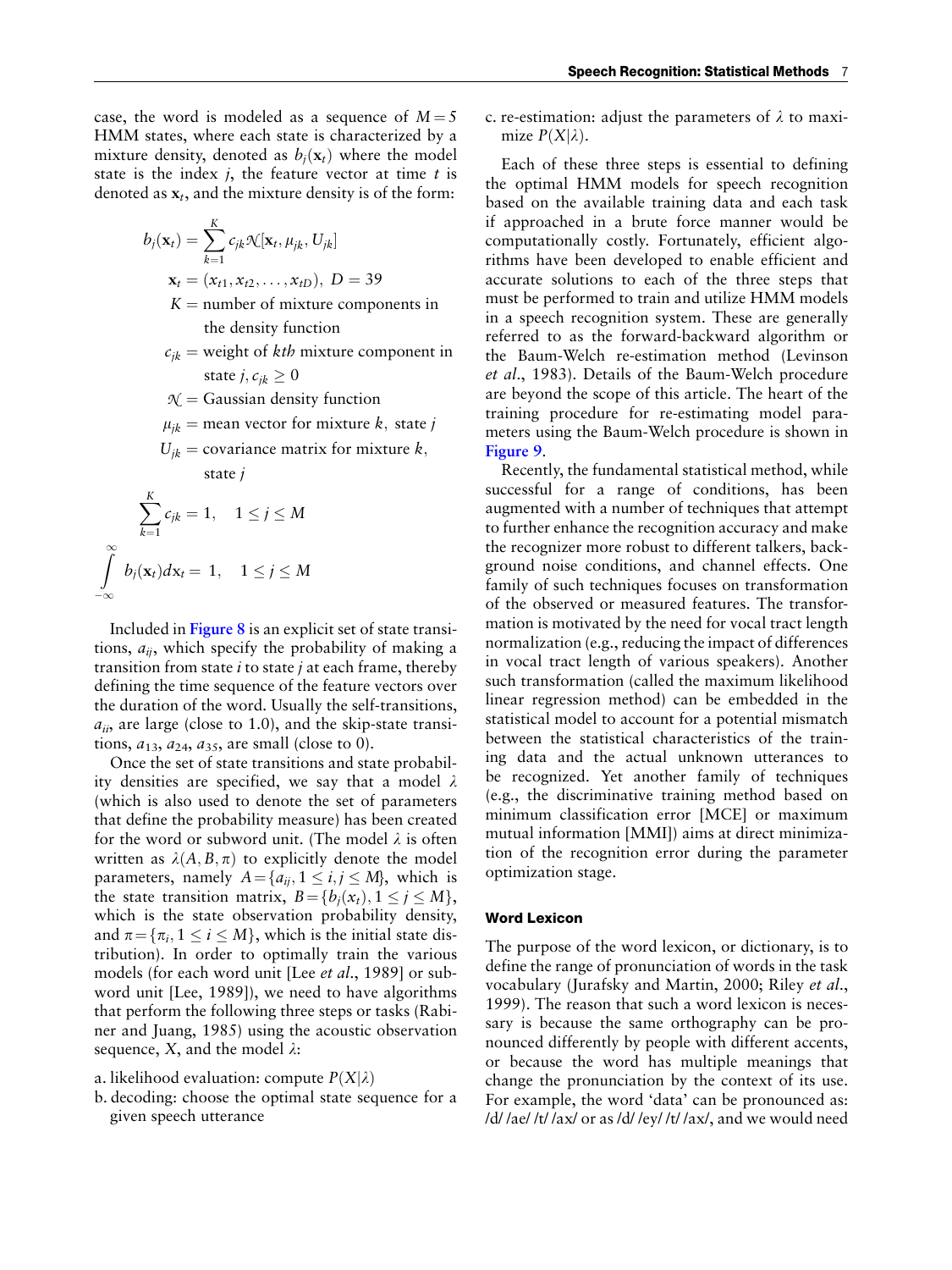<span id="page-7-0"></span>

**Figure 9** The Baum-Welch training procedure.

both pronunciations in the dictionary to properly train the recognizer models and to properly recognize the word when spoken by different individuals. Another example of variability in pronunciation from orthography is the word 'record,' which can be either a disk that goes on a player, or the process of capturing and storing a signal (e.g., audio or video). The different meanings have significantly different pronunciations. As in the statistical language model, the word lexicon (consisting of sequences of symbols) can be associated with probability assignments, resulting in a probabilistic word lexicon.

#### Language Model

The purpose of the language model (Rosenfeld, 2000; Jelinek et al., 1991), or grammar, is to provide a task syntax that defines acceptable spoken input sentences and enables the computation of the probability of the word string, W, given the language model, i.e.,  $P_L(W)$ . There are several methods of creating word grammars, including the use of rule-based systems (i.e., deterministic grammars that are knowledgedriven), and statistical methods that compute an estimate of word probabilities from large training sets of textual material. We describe the way in which a statistical N-gram word grammar is constructed from a large training set of text.

Assume we have a large text training set of labeled words. Thus for every sentence in the training set, we have a text file that identifies the words in that sentence. If we consider the class of N-gram word grammars, then we can estimate the word probabilities from the labeled text training set using counting methods. Thus to estimate word trigram probabilities (that is the probability that a word  $w_i$  was preceded by the pair of words  $(w_{i-1}, w_{i-2})$ , we compute this quantity as:

$$
P(w_i|w_{i-1}, w_{i-2}) = \frac{C(w_{i-2}, w_{i-1}, w_i)}{C(w_{i-2}, w_{i-1})}
$$

where  $C(w_{i-2}, w_{i-1}, w_i)$  is the frequency count of the word triplet (i.e., trigram) consisting of  $(w_{i-2}, w_{i-1}, w_i)$  that occurred in the training set, and  $C(w_{i-2}, w_{i-1})$  is the frequency count of the word duplet (i.e., bigram)  $(w_{i-2}, w_{i-1})$  that occurred in the training set.

Although the method of training N-gram word grammars, as described above, generally works quite well, it suffers from the problem that the counts of N-grams are often highly in error due to problems of data sparseness in the training set. Hence for a text training set of millions of words, and a word vocabulary of several thousand words, more than 50% of word trigrams are likely to occur either once or not at all in the training set. This leads to gross distortions in the computation of the probability of a word string, as required by the basic Bayesian recognition algorithm. In the cases when a word trigram does not occur at all in the training set, it is unacceptable to define the trigram probability as 0 (as would be required by the direct definition above), since this leads to effectively invalidating all strings with that particular trigram from occurring in recognition. Instead, in the case of estimating trigram word probabilities (or similarly extended to  $N$ -grams where  $N$  is more than three), a smoothing algorithm (Bahl *et al.*, 1983) is applied by interpolating trigram, bigram, and unigram relative frequencies, i.e.,

$$
\hat{P}(w_i|w_{i-1}, w_{i-2}) = p_3 \frac{C(w_{i-2}, w_{i-1}, w_i)}{C(w_{i-2}, w_{i-1})} \n+ p_2 \frac{C(w_{i-1}, w_i)}{C(w_{i-1})} + p_1 \frac{C(w_i)}{\sum\limits_{i} C(w_i)} \np_3 + p_2 + p_1 = 1 \n\sum\limits_{i} C(w_i) = \text{size of text training corpus}
$$

where the smoothing probabilities,  $p_3$ ,  $p_2$ ,  $p_1$ are obtained by applying the principle of crossvalidation. Other schemes such as the Turing-Good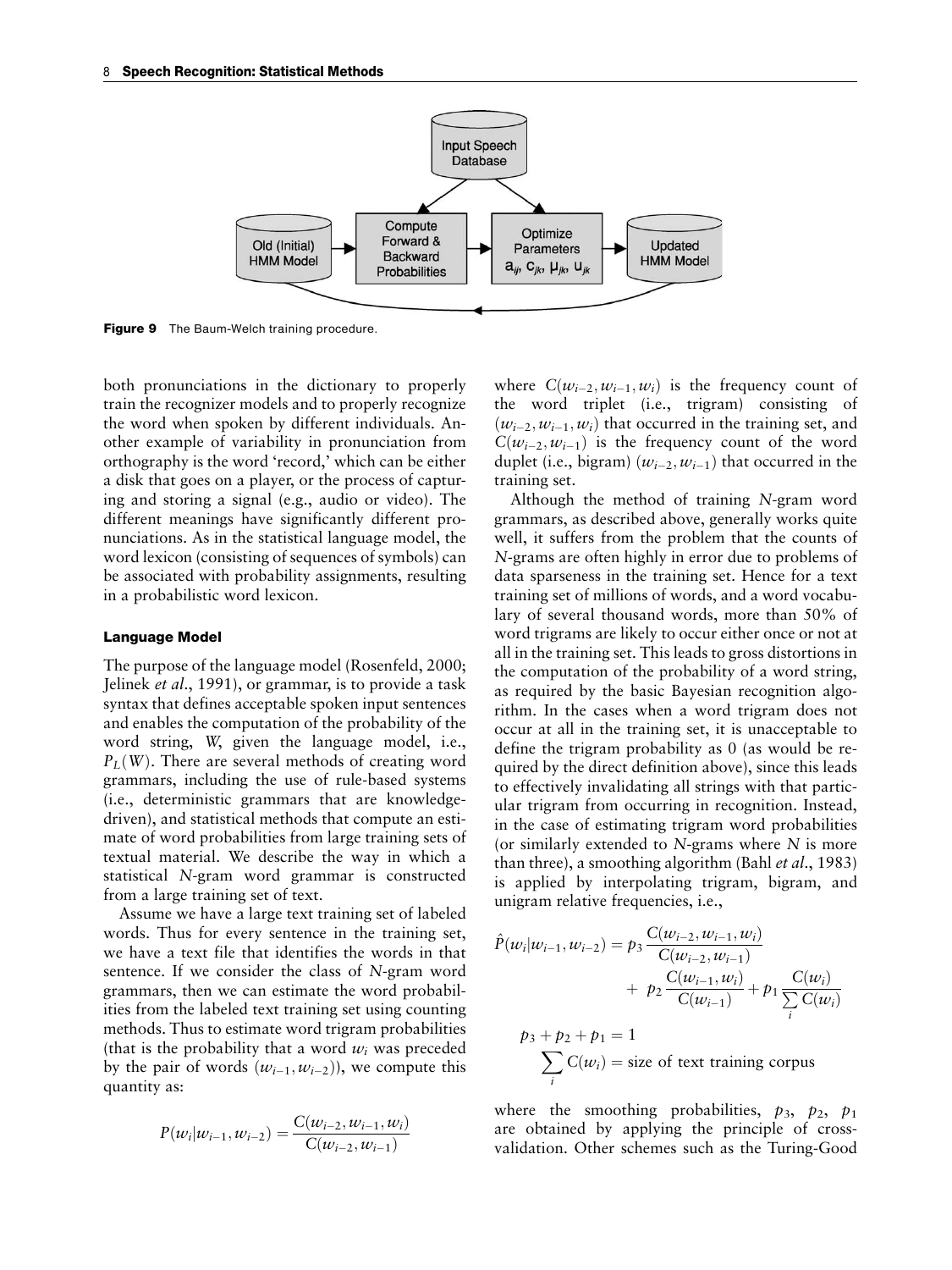

Figure 10 Bigram language perplexity for Encarta Encyclopedia.

estimator, which deals with unseen classes of observations in distribution estimation, have also been proposed (Nadas, 1985).

Worth mentioning here are two important notions that are associated with language models: perplexity of the language model and the rate of occurrences of out-of-vocabulary words in real data sets. We elaborate them below.

Language Perplexity A measure of the complexity of the language model is the mathematical quantity known as language perplexity (which is actually the geometric mean of the word branching factor, or the average number of words that follow any given word of the language) (Roukos, 1998). We can compute language perplexity, as embodied in the language model,  $P_L(\mathbf{W})$ , where  $\mathbf{W} = (w_1, w_2, \dots, w_N)$  is a length-Q word sequence, by first defining the entropy (Cover and Thomas, 1991) as:

$$
H(\mathbf{W}) = -\frac{1}{Q} \text{log}_2 P(\mathbf{W})
$$

Using a trigram language model, we can write the entropy as:

$$
H(W) = -\frac{1}{Q} \sum_{i=1}^{Q} \log_2 P(w_i | w_{i-1}, w_{i-2})
$$

where we suitably define the first couple of probabilities as the unigram and bigram probabilities. Note that as Q approaches infinity, the above entropy approaches the asymptotic entropy of the source defined by the measure  $P_L(W)$ . The perplexity of the language is then defined as:

$$
PP(W) = 2^{H(W)} = P(w_1, w_2, ..., w_Q)^{-1/Q}
$$
  
as  $Q \to \infty$ .

Some examples of language perplexity for specific speech recognition tasks are the following:

- . For an 11-digit vocabulary ('zero' to 'nine' plus 'oh') where every digit can occur independently of every other digit, the language perplexity (average word branching factor) is 11.
- . For a 2000-word Airline Travel Information System (ATIS) [Ward, 1991], the language perplexity (using a trigram language model) is 20 [Price, 1990].
- For a 5000-word Wall Street Journal task (reading articles aloud), the language perplexity (using a bigram language model) is 130 [Paul *et al.*, 1992].

A plot of the bigram perplexity for a training set of 500 million words, tested on the Encarta Encyclopedia is shown in Figure 10. It can be seen that language perplexity grows only slowly with the vocabulary size and is only about 400 for a 60 000-word vocabulary. (Language perplexity is a complicated function of vocabulary size and vocabulary predictability, and is not in any way directly proportional to vocabulary size).

Out-of-Vocabulary Rate Another interesting aspect of language models is their coverage of the language as exemplified by the concept of an out-of-vocabulary (OOV) (Kawahara and Lee, 1998) rate, which measures how often a new word appears for a specific task, given that a language model of a given vocabulary size for the task has been created. [Figure 11](#page-9-0) shows the OOV rate for sentences from the Encarta Encyclopedia, again trained on 500 million words of text, as a function of the vocabulary size. It can be seen that even for a 60 000-word vocabulary, about 4% of the words that are encountered have not been seen previously and thus are considered OOV words (which, by definition, cannot be recognized correctly by the recognition system).

#### Pattern Matching

The job of the pattern matching module is to combine information (probabilities) from the acoustic model, the language model, and the word lexicon to find the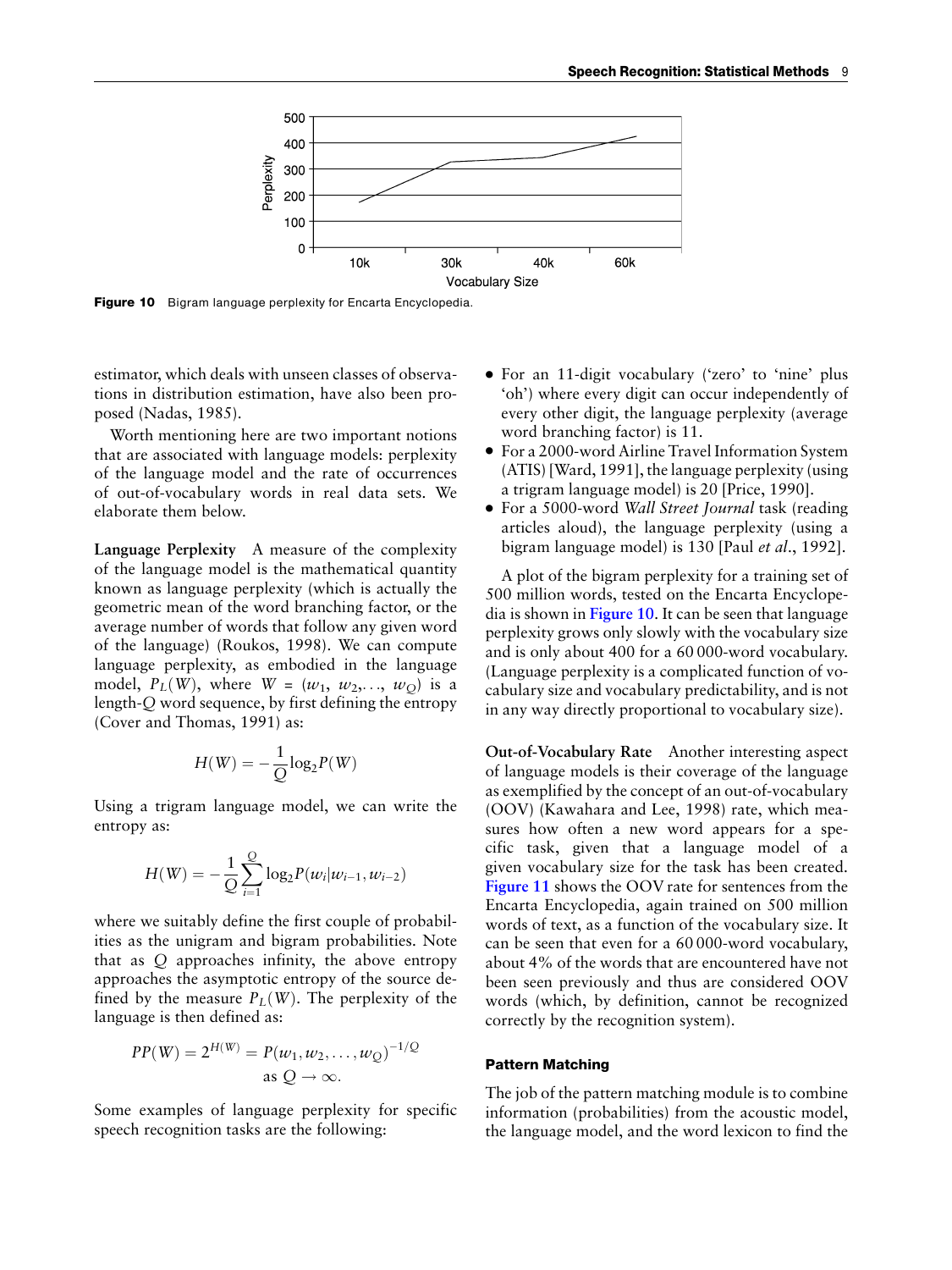<span id="page-9-0"></span>

Figure 11 Out-of-vocabulary rate of Encarta Encyclopedia as a function of the vocabulary size.



Figure 12 Use of WFSTs to compile FSN to minimize redundancy in the network.

'optimal' word sequence, i.e., the word sequence that is consistent with the language model and that has the highest probability among all possible word sequences in the language (i.e., best matches the spectral feature vectors of the input signal). To achieve this goal, the pattern matching system is actually a decoder (Ney, 1984; Paul, 2001; Mohri, 1997) that searches through all possible word strings and assigns a probability score to each string, using a Viterbi decoding algorithm (Forney, 1973) or its variants.

The challenge for the pattern matching module is to build an efficient structure (via an appropriate finite state network or FSN) (Mohri, 1997) for decoding and searching large-vocabulary complex-language models for a range of speech recognition tasks. The resulting composite FSNs represent the cross-product of the features (from the input signal), with the HMM states (for each sound), with the HMM units (for each sound), with the sounds (for each word), with the words (for each sentence), and with the sentences (those valid within the syntax and semantics of the task and language). For large-vocabulary highperplexity speech recognition tasks, the size of the network can become astronomically large and has been shown to be on the order of  $10^{22}$  states for some tasks. Such networks are prohibitively large and cannot be exhaustively searched by any known method or machine. Fortunately there are methods (Mohri, 1997) for compiling such large networks and reducing the size significantly due to inherent

redundancies and overlaps across each of the levels of the network. (One earlier example of taking advantage of the search redundancy is the dynamic programming method (Bellman, 1957), which turns an otherwise exhaustive search problem into an incremental one.) Hence the network that started with  $10^{22}$  states was able to be compiled down to a mathematically equivalent network of  $10^8$  states that was readily searched for the optimum word string with no loss of performance or word accuracy.

The way in which such a large network can be theoretically (and practically) compiled to a much smaller network is via the method of weighted finite state transducers (WFST), which combine the various representations of speech and language and optimize the resulting network to minimize the number of search states. A simple example of such a WFST is given in Figure 12, and an example of a simple word pronunciation transducer (for two versions of the word 'data') is given in [Figure 13](#page-10-0).

Using the techniques of composition and optimization, the WFST uses a unified mathematical framework to efficiently compile a large network into a minimal representation that is readily searched using standard Viterbi decoding methods. The example of [Figure 13](#page-10-0) shows how all redundancy is removed and a minimal search network is obtained, even for as simple an example as two pronunciations of the word 'data.'

#### Confidence Scoring

The goal of the confidence scoring module is to postprocess the speech feature set in order to identify possible recognition errors as well as out-of-vocabulary events and thereby to potentially improve the performance of the recognition algorithm. To achieve this goal, a word confidence score (Rahim et al., 1997) based on a simple likelihood ratio hypothesis testing associated with each recognized word, is performed and the word confidence score is used to determine which, if any, words are likely to be incorrect because of either a recognition error or because it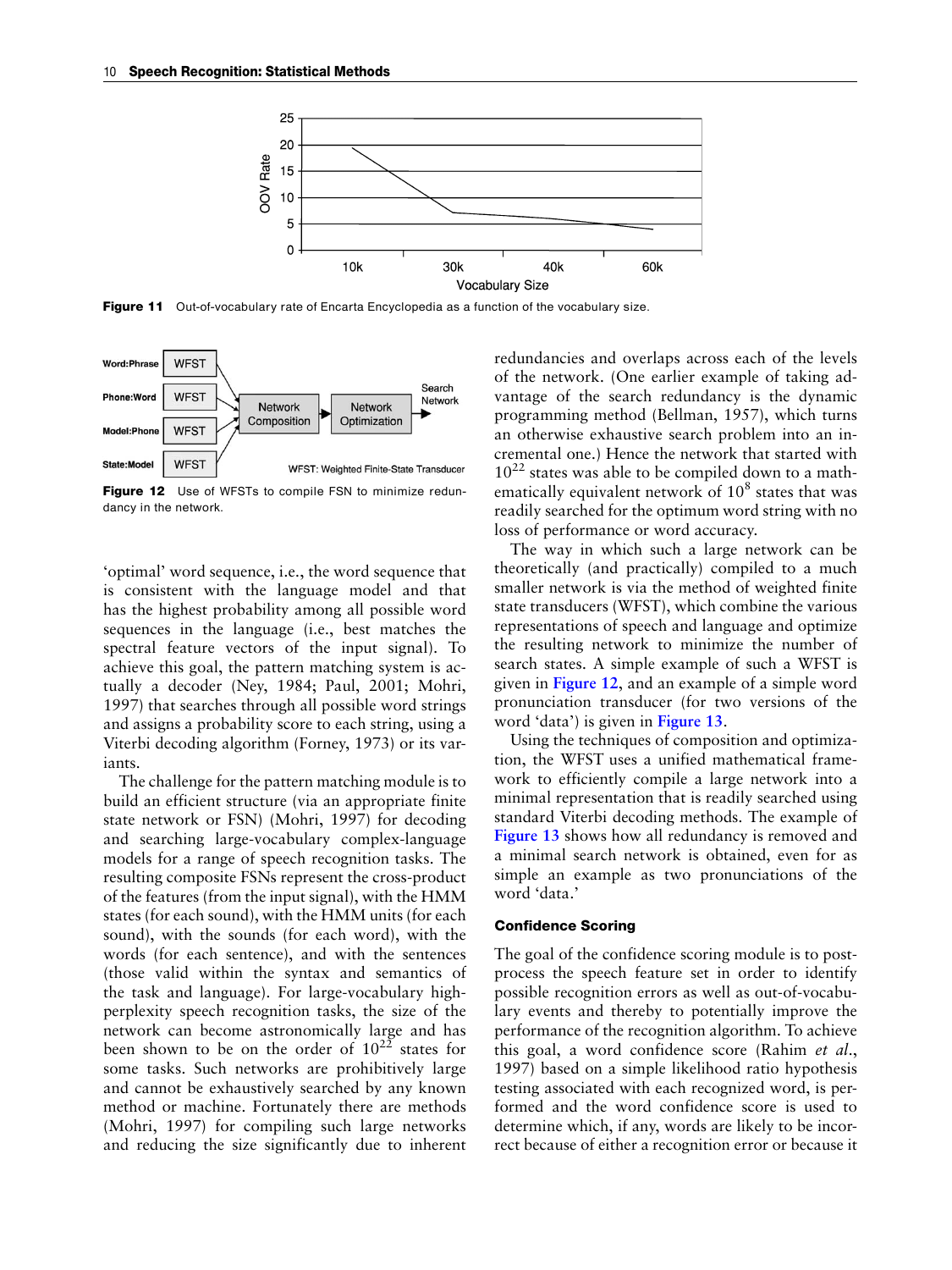<span id="page-10-0"></span>

Figure 13 Word pronunciation transducer for two pronunciations of the word 'data.'

was an OOV word (that could never be correctly recognized). A simple example of a two-word phrase and the resulting confidence scores is as follows:

Spoken Input: credit please Recognized String: credit fees Confidence Scores: (0.9) (0.3)

Based on the confidence scores (derived using a likelihood ratio test), the recognition system would realize which word or words are likely to be in error and take appropriate steps (in the ensuing dialog) to determine whether an error had been made and how to fix it so that the dialog moves forward to the task goal in an orderly and proper manner. (We will discuss how this happens in the discussion of dialog management later in this article.)

## Simple Example of ASR System: Isolated Digit Recognition

To illustrate some of the ideas presented above, consider a simple isolated word speech recognition system where the vocabulary is the set of 11 digits ('zero' to 'nine' plus the word 'oh' as an alternative for 'zero') and the basic recognition unit is a whole word model. For each of the 11 vocabulary words, we must collect a training set with sufficient, say  $K$ , occurrences of each spoken word so as to be able to train reliable and stable acoustic models (the HMMs) for each word. Typically a value of  $K = 5$  is sufficient for a speaker-trained system (that is a recognizer that works only for the speech of the speaker who trained the system). For a speaker-independent recognizer, a significantly larger value of  $K$  is required to completely characterize the variability in accents, speakers, transducers, environments, etc. For a speaker-independent system based on using only a single transducer (e.g., a telephone line input), and a carefully controlled acoustic environment (low noise), reasonable values of K are on the order of 100–500 for training reliable word models and obtaining good recognition performance.

For implementing an isolated-word recognition system, we do the following:

- 1. For each word,  $v$ , in the vocabulary, we build a word-based HMM,  $\lambda_v$ , i.e., we must (re-)estimate the model parameters  $\lambda_{\nu}$  that optimize the likelihood of the  $K$  training vectors for the  $v$ -th word. This is the training phase of the system.
- 2. For each unknown (newly spoken) test word that is to be recognized, we measure the feature vectors (the observation sequence),  $X = [\mathbf{x}_1, \mathbf{x}_2, \dots, \mathbf{x}_N]$ (where each observation vector,  $x_i$  is the set of MFCCs and their first- and second-order derivatives), we calculate model likelihoods,  $P(X|\lambda_{v})$ ,  $1 \le v \le V$  for each individual word model (where V is 11 for the digits case), and then we select as the recognized word the word whose model likelihood score is highest, i.e.,  $v = \arg \max_{1 \le v \le V} P(X|\lambda_v)$ . This is n V the testing phase of the system.

[Figure 14](#page-11-0) shows a block diagram of a simple HMM-based isolated word recognition system.

## Performance of Speech Recognition Systems

A key issue in speech recognition (and understanding) system design is how to evaluate the system's performance. For simple recognition systems, such as the isolated word recognition system described in the previous section, the performance is simply the word error rate of the system. For more complex speech recognition tasks, such as for dictation applications, we must take into account the three types of errors that can occur in recognition, namely word insertions (recognizing more words than were actually spoken), word substitutions (recognizing an incorrect word in place of the correctly spoken word), and word deletions (recognizing fewer words than were actually spoken) (Pallet and Fiscus, 1997). Based on the criterion of equally weighting all three types of errors, the conventional definition of word error rate for most speech recognition tasks is:

$$
WER = \frac{NI + NS + ND}{|W|}
$$

where NI is the number of word insertions, NS is the number of word substitutions, ND is the number of word deletions, and |W| is the number of words in the sentence W being scored. Based on the above definition of word error rate, the performance of a range of speech recognition and understanding systems is shown in [Table 1](#page-11-0).

It can be seen that for a small vocabulary (11 digits), the word error rates are very low (0.3%) for a connected digit recognition task in a very clean environment (TI database) (Leonard, 1984), but we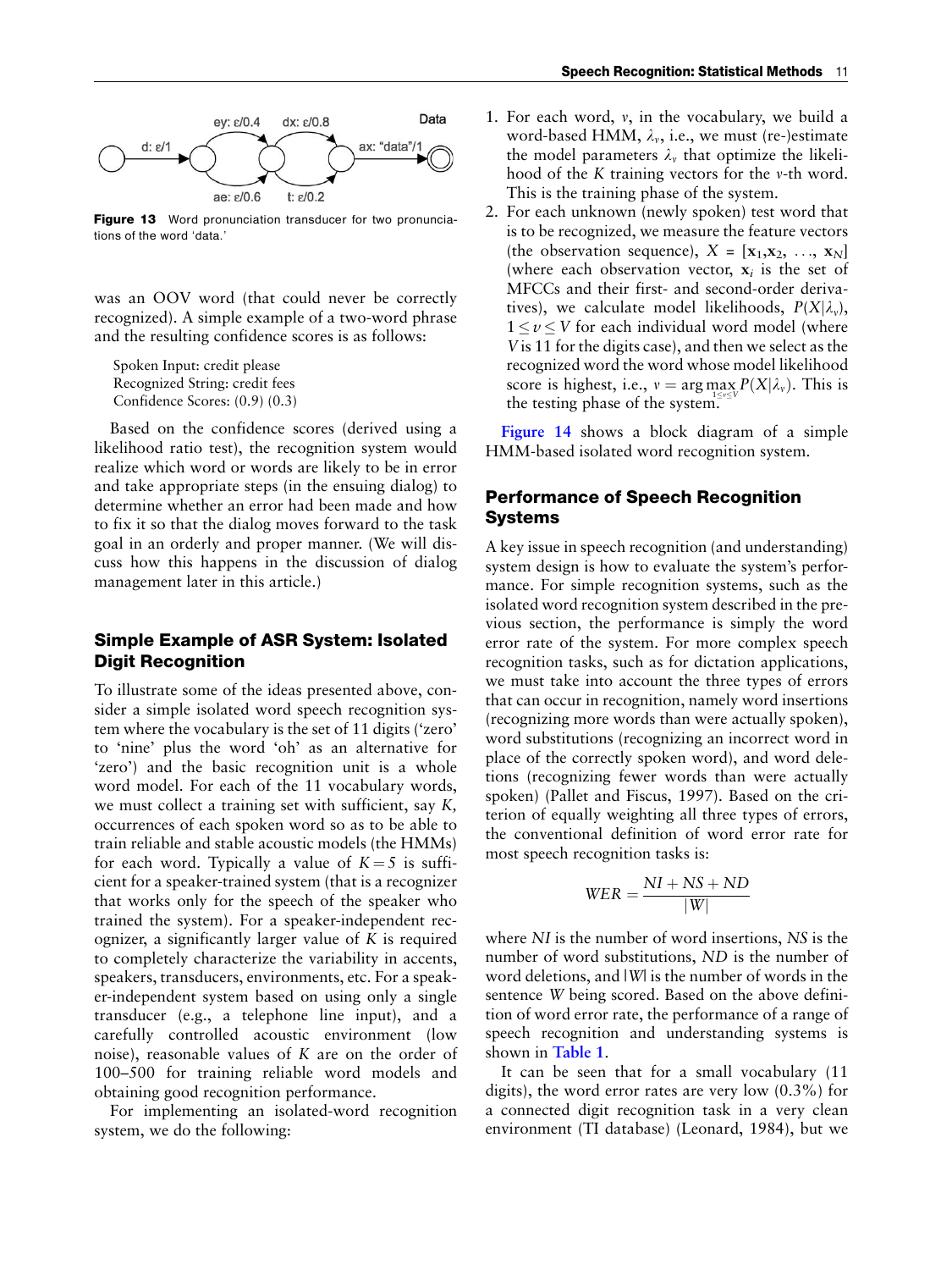<span id="page-11-0"></span>

Figure 14 HMM-based Isolated word recognizer.

| Corpus                                      | Type of speech         | Vocabulary size | Word error rate |
|---------------------------------------------|------------------------|-----------------|-----------------|
| Connect digit string (TI database)          | Spontaneous            | 11 $(0-9, oh)$  | $0.3\%$         |
| Connect digit string (AT&T mall recordings) | Spontaneous            | $11(0-9, oh)$   | $2.0\%$         |
| Connected digit string (AT&T HMIHY)         | Conversational         | $11(0-9, oh)$   | $5.0\%$         |
| Resource management (RM)                    | Read speech            | 1000            | $2.0\%$         |
| Airline travel information system (ATIS)    | Spontaneous            | 2500            | 2.5%            |
| North American business (NAB & WSJ)         | Read text              | 64000           | $6.6\%$         |
| <b>Broadcast news</b>                       | Narrated news          | 210000          | $\sim$ 15%      |
| Switchboard                                 | Telephone conversation | 45000           | $\sim$ 27%      |
| Call-home                                   | Telephone conversation | 28 000          | $\sim$ 35%      |

see that the digit word error rate rises significantly (to 5.0%) for connected digit strings recorded in the context of a conversation as part of a speech understanding system (HMIHY<sup>°</sup>) (Gorin et al., 1996). We also see that word error rates are fairly low for 1000 to 2500-word vocabulary tasks (RM [Linguistic Data Consortium, 1992–2000] and ATIS [Ward, 1991]) but increase significantly as the vocabulary size rises (6.6% for a 64 000-word NAB vocabulary, and 13–17% for a 210 000-word broadcast news vocabulary), as well as for more colloquially spoken speech (Switchboard and Call-home [Godfrey et al., 1992]), where the word error rates are much higher than comparable tasks where the speech is more formally spoken.

[Figure 15](#page-12-0) illustrates the reduction in word error rate that has been achieved over time for several of the tasks from Table 1 (as well as other tasks not covered in Table 1). It can be seen that there is a steady and systematic decrease in word error rate (shown on a logarithmic scale) over time for every system that has been extensively studied. Hence it is generally believed that virtually any (task-oriented) speech recognition system can achieve arbitrarily low error (over time) if sufficient effort is put into finding appropriate techniques for reducing the word error rate.

If one compares the best ASR performance for machines on any given task with human performance (which often is hard to measure), the resulting com-parison (as seen in [Figure 16](#page-12-0)) shows that humans outperform machines by factors of between 10 and 50; that is the machine achieves word error rates that are larger by factors of 10–50. Hence we still have a long way to go before machines outperform humans on speech recognition tasks. However, one should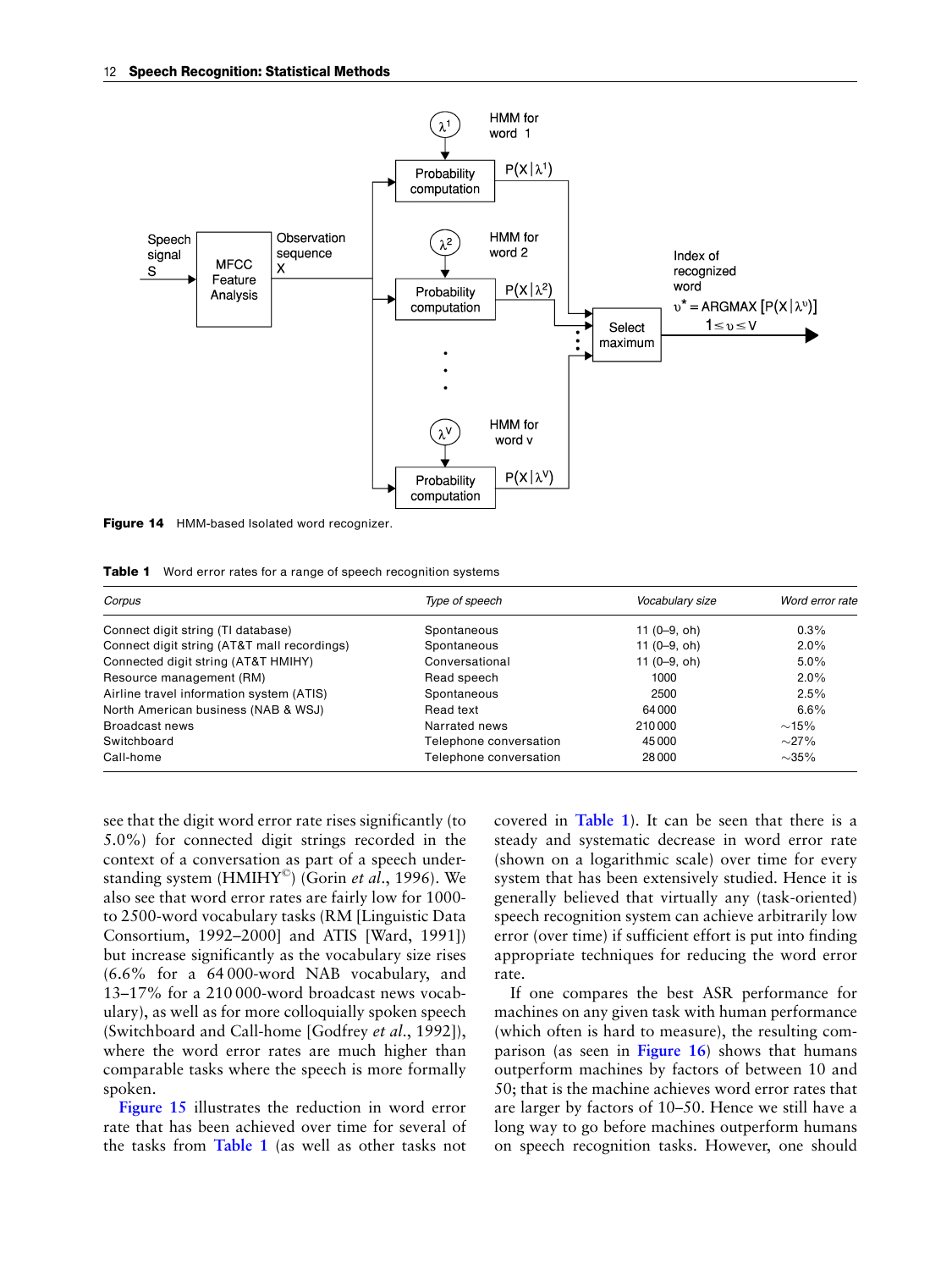<span id="page-12-0"></span>

Figure 15 Reductions in speech recognition word error rates over time for a range of task-oriented systems (Pallet et al., 1995).



Figure 16 Comparison of human and machine speech recognition performance for a range of speech recognition tasks (Lippman, 1997).

also note that under a certain condition an automatic speech recognition system could deliver a better service than a human. One such example is the recognition of a long connected digit string, such as a credit card's 16-digit number, that is uttered all at once; a human listener would not be able to memorize or jot down the spoken string without losing track of all the digits.

### Spoken Language Understanding

The goal of the spoken language understanding module of the speech dialog circle is to interpret the meaning of key words and phrases in the recognized speech string, and to map them to actions that the speech understanding system should take. For speech understanding, it is important to recognize that in domainspecific applications highly accurate understanding can be achieved without correctly recognizing every word in the sentence. Hence a speaker can have spoken the sentence: I need some help with my computer hard drive and so long as the machine correctly recognized the words help and hard drive, it basically understands the context of the sentence (needing help) and the object of the context (hard drive). All of the other words in the sentence can often be misrecognized (although not so badly that other contextually significant words are recognized) without affecting the understanding of the meaning of the sentence. In this sense, keyword spotting (Wilpon et al., 1990) can be considered a primitive form of speech understanding, without involving sophisticated semantic analysis.

Spoken language understanding makes it possible to offer services where the customer can speak naturally without having to learn a specific vocabulary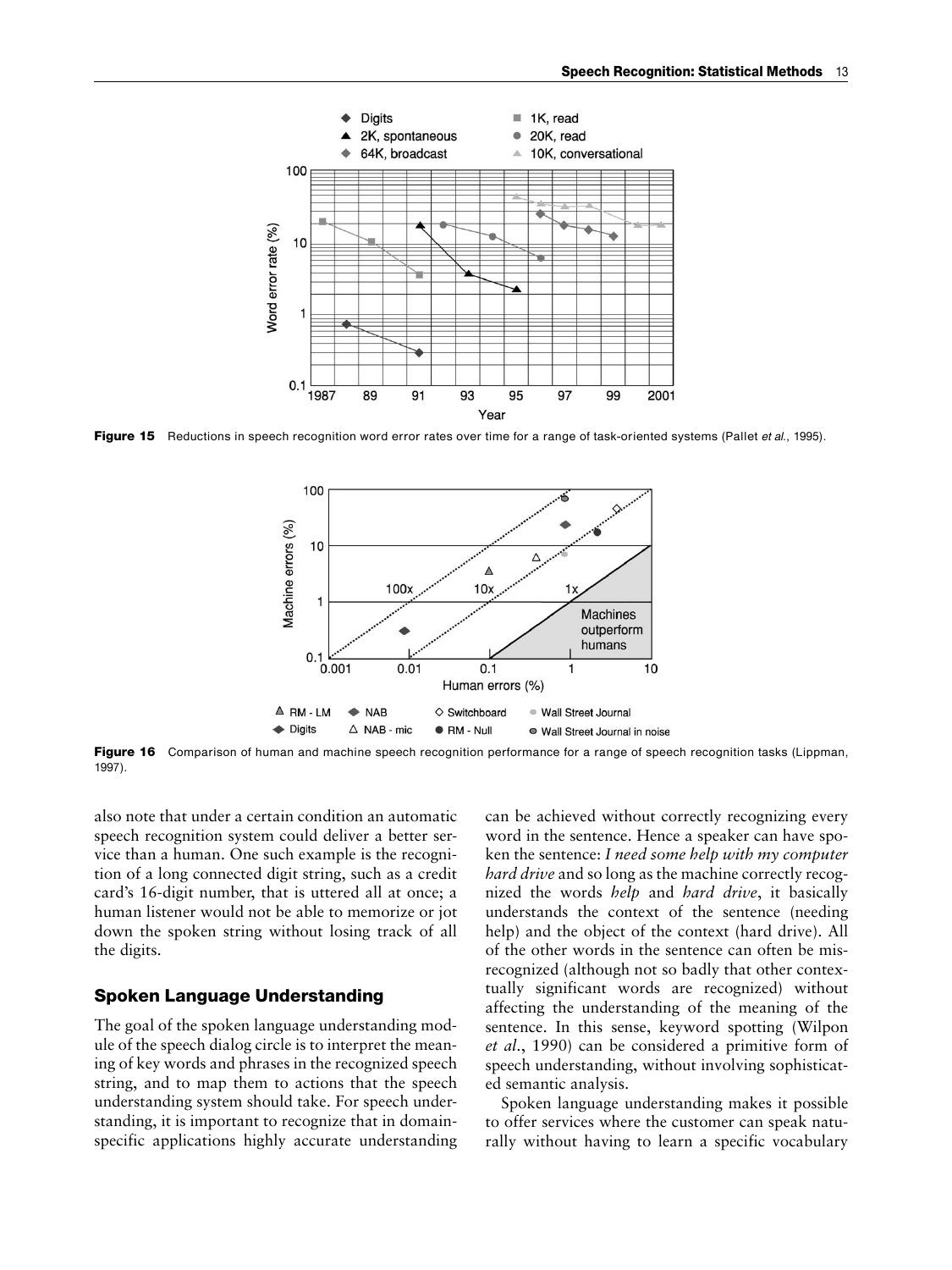and task syntax in order to complete a transaction and interact with a machine (Juang and Furui, 2000). It performs this task by exploiting the task grammar and task semantics to restrict the range of meanings associated with the recognized word string, and by exploiting a predefined set of 'salient' words and phrases that map high-information word sequences to this restricted set of meanings. Spoken language understanding is especially useful when the range of meanings is naturally restricted and easily cataloged so that a Bayesian formulation can be used to optimally determine the meaning of the sentence from the word sequence. This Bayesian approach utilizes the recognized sequence of words, W, and the underlying meaning, C, to determine the probability of each possible meaning, given the word sequence, namely:

$$
P(C|W) = P(W|C)P(C)/P(W)
$$

and then finding the best conceptual structure (meaning) using a combination of acoustic, linguistic and semantic scores, namely:

$$
C^* = \arg\max_C P(W|C)P(C)
$$

This approach makes extensive use of the statistical relationship between the word sequence and the intended meaning.

One of the most successful (commercial) speech understanding systems to date has been the AT&T How May I Help You (HMIHY) task for customer care. For this task, the customer dials into an AT&T 800 number for help on tasks related to his or her long distance or local billing account. The prompt to the customer is simply: 'AT&T. How May I Help You?' The customer responds to this prompt with totally unconstrained fluent speech describing the reason for calling the customer care help line. The system tries to recognize every spoken word (but invariably makes a very high percentage of word errors), and then utilizes the Bayesian concept framework to determine the meaning of the speech. Fortunately, the potential meaning of the spoken input is restricted to one of several possible outcomes, such as asking about Account Balances, or new Calling Plans, or changes in local service, or help for an Unrecognized Number, etc. Based on this highly limited set of outcomes, the spoken language component determines which meaning is most appropriate (or else decides not to make a decision but instead to defer the decision to the next cycle of the dialog circle), and appropriately routes the call. The dialog manager, spoken language generation, and text-to-speech modules complete the cycle based on the meaning determined by the spoken language understanding box. A simple characterization of the HMIHY system is shown in Figure 17.

The major challenge in spoken language understanding is to go beyond the simple classification task of the HMIHY system (where the conceptual meaning is restricted to one of a fixed, often small, set of choices) and to create a true concept and meaning understanding system.

While this challenge remains in an embryonic stage, an early attempt, namely the Air Travel Information System (ATIS), was made in embedding speech recognition in a stylized semantic structure to mimic a natural language interaction between human and a machine. In such a system, the semantic notions encapsulated in the system are rather limited, mostly in terms of originating city and destination city names, fares, airport names, travel times and so on, and can be directly instantiated in a semantic template without much text analysis for understanding. For example, a typical semantic template or network is shown in [Figure 18](#page-14-0) where the relevant notions, such as the departing city, can be easily identified and used in dialog management to create the desired user interaction with the system.

## Dialog Management, Spoken Language Generation, and Text-to-Speech **Synthesis**

The goal of the dialog management module is to combine the meaning of the current input speech



Figure 17 Conceptual representation of HMIHY (How May I Help You?) system.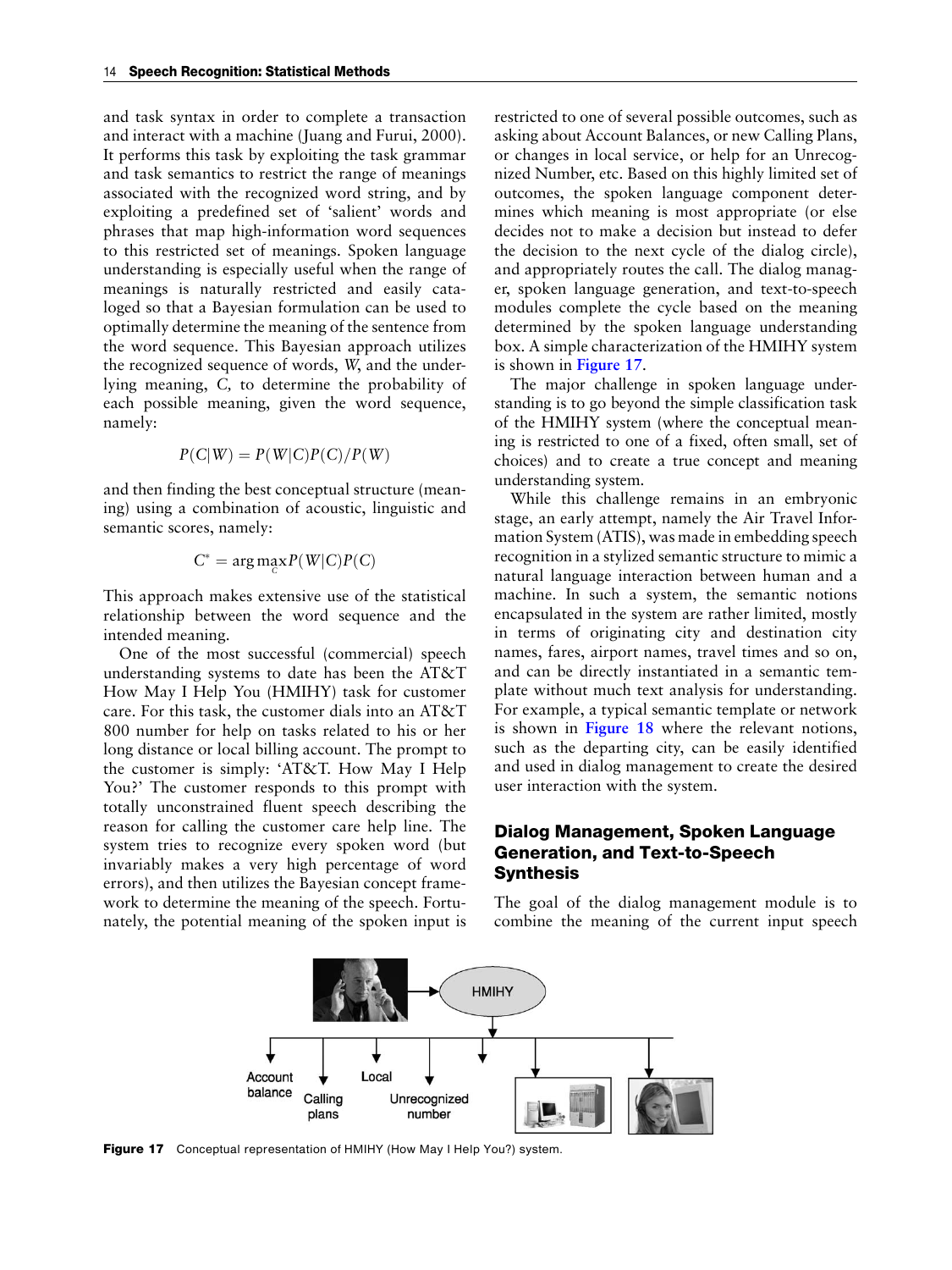<span id="page-14-0"></span>with the current state of the system (which is based on the interaction history with the user) in order to decide what the next step in the interaction should be. In this manner, the dialog management module makes viable fairly complex services that require multiple exchanges between the system and the customer. Such dialog systems can also handle user-initiated topic switching within the domain of the application.

The dialog management module is one of the most crucial steps in the speech dialog circle for a successful transaction as it enables the customer to accomplish the desired task. The way in which the dialog management module works is by exploiting models of dialog to determine the most appropriate spoken text string to guide the dialog forward toward a clear and well-understood goal or system interaction. The computational models for dialog management include both structure-based approaches (which models dialog as a predefined state transition network that is followed from an initial goal state to a set of final goal states), or plan-based approaches (which consider communication as executing a set of plans that are oriented toward goal achievement).

The key tools of dialog strategy are the following:

- . Confirmation: used to ascertain correctness of the recognized and understood utterances
- . Error recovery: used to get the dialog back on track after a user indicates that the system has misunderstood something
- . Reprompting: used when the system expected input but did not receive any input
- . Completion: used to elicit missing input information from the user
- . Constraining: used to reduce the scope of the request so that a reasonable amount of information is retrieved, presented to the user, or otherwise acted upon
- . Relaxation: used to increase the scope of the request when no information has been retrieved
- . Disambiguation: used to resolve inconsistent input from the user
- . Greeting/Closing: used to maintain social protocol at the beginning and end of an interaction
- . Mixed initiative: allows users to manage the dialog flow.

Although most of the tools of dialog strategy are straightforward and the conditions for their use are fairly clear, the mixed initiative tool is perhaps the most interesting one, as it enables a user to manage the dialog and get it back on track whenever the user feels the need to take over and lead the interactions with the machine. [Figure 19](#page-15-0) shows a simple chart that illustrates the two extremes of mixed initiative for a simple operator services scenario. At the one extreme, where the system manages the dialog totally, the system responses are simple declarative requests to elicit information, as exemplified by the system command "Please say collect, calling card, third number". At the other extreme is user management of the dialog where the system responses are open ended and the customer can freely respond to the system command 'How may I help you?'

[Figure 20](#page-15-0) illustrates some simple examples of the use of system initiative, mixed initiative, and user initiative for an airlines reservation task. It can be seen that system initiative leads to long dialogs (due to the limited information retrieval at each query), but the dialogs are relatively easy to design, whereas user initiative leads to shorter dialogs (and hence a better user experience), but the dialogs are more difficult to design. (Most practical natural language systems need to be mixed initiative so as to be able to change initiatives from one extreme to another, depending on the state of the dialog and how successfully things have progressed toward the ultimate understanding goal.)

Dialog management systems are evaluated based on the speed and accuracy of attaining a well-defined



Figure 18 An example of a word grammar with embedded semantic notions in ATIS.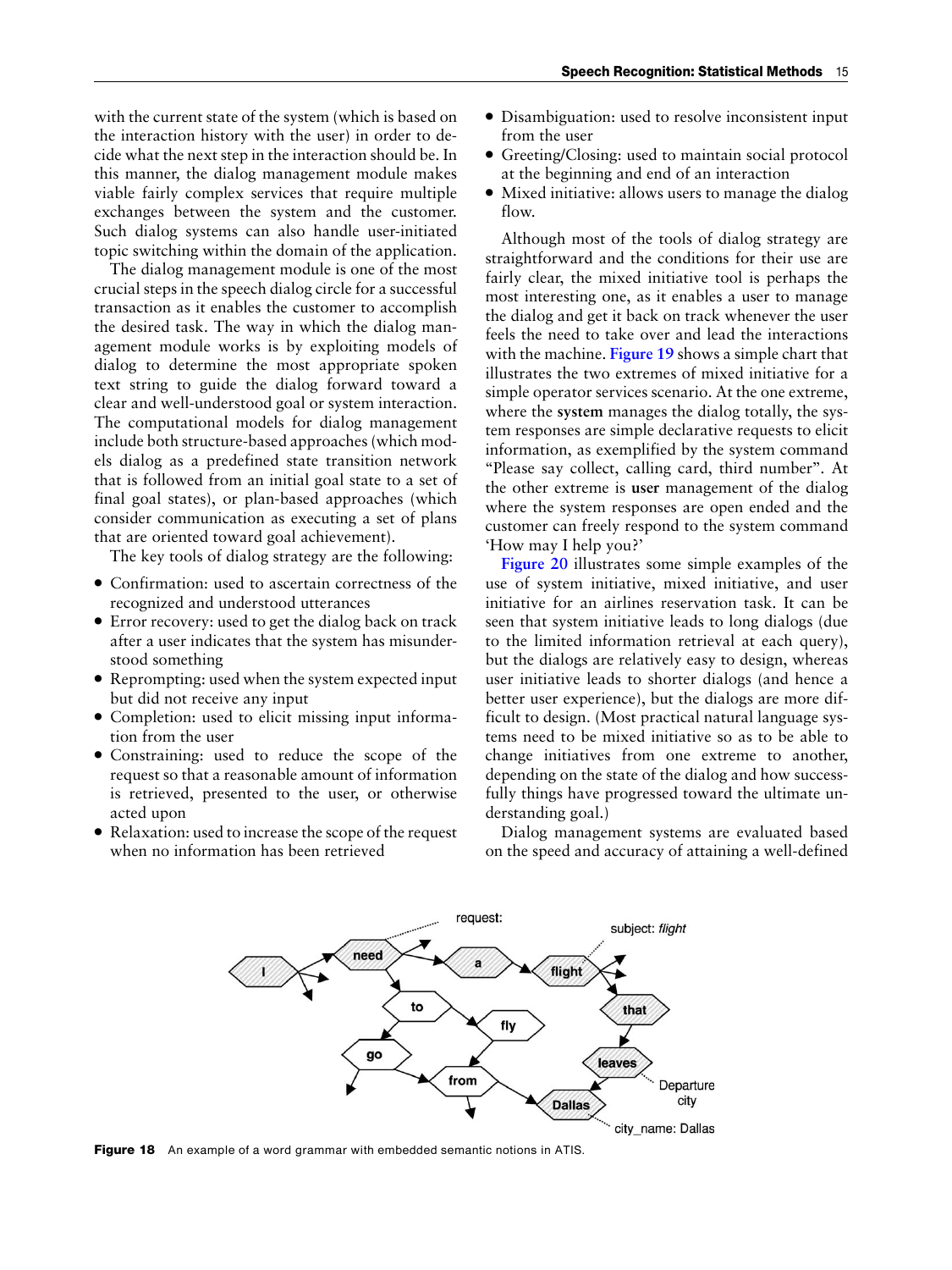<span id="page-15-0"></span>

Figure 19 Illustration of mixed initiative for operator services scenario.

task goal, such as booking an airline reservation, renting a car, purchasing a stock, or obtaining help with a service.

The spoken language generation module translates the action of the dialog manager into a textual representation and the text-to-speech modules convert the textual representation into natural-sounding speech to be played to the user so as to initiate another round of dialog discussion or to end the query (hopefully successfully).

#### User Interfaces and Multimodal Systems

The user interface for a speech communications system is defined by the performance of each of the blocks in the speech dialog circle. A good user interface is essential to the success of any task-oriented system, providing the following capabilities:

- . It makes the application easy to use and robust to the kinds of confusion that arise in human– machine communications by voice.
- . It keeps the conversation moving forward, even in periods of great uncertainty on the parts of either the user or the machine.
- . Although it cannot save a system with poor speech recognition or speech understanding performance, it can make or break a system with excellent speech recognition and speech understanding performance.

Although we have primarily been concerned with speech recognition and understanding interfaces to machines, there are times when a multimodal approach to human–machine communications is both necessary and essential. The potential modalities that can work in concert with speech include gesture and pointing devices (e.g., a mouse, keypad, or stylus). The selection of the most appropriate user interface mode (or combination of modes) depends on the device, the task, the environment, and the user's abilities and preferences. Hence, when trying to identify objects on a map (e.g., restaurants, locations of subway stations, historical sites), the use of a pointing device (to indicate the area of interest) along with speech (to indicate the topic of interest) often is a good user interface, especially for small computing devices like tablet PCs or PDAs. Similarly, when entering PDA-like information (e.g., appointments, reminders, dates, times, etc.) onto a small handheld device, the use of a stylus to indicate the appropriate



Figure 20 Examples of mixed initiative dialogs.

type of information with voice filling in the data field is often the most natural way of entering such information (especially as contrasted with stylus-based text input systems such as graffiti for Palm-like devices). Microsoft research has shown the efficacy of such a solution with the MIPad (Multimodel Interactive Pad) demonstration, and they claim to have achieved double the throughput for English using the multimodal interface over that achieved with just a pen stylus and the graffiti language.

#### **Summary**

In this article we have outlined the major components of a modern speech recognition and spoken language understanding system, as used within a voice dialog system. We have shown the role of signal processing in creating a reliable feature set for the recognizer and the role of statistical methods in enabling the recognizer to recognize the words of the spoken input sentence as well as the meaning associated with the recognized word sequence. We have shown how a dialog manager utilizes the meaning accrued from the current as well as previous spoken inputs to create an appropriate response (as well as potentially taking some appropriate actions) to the customer request(s), and finally how the spoken language generation and text-to-speech synthesis parts of the dialog complete the dialog circle by providing feedback to the user as to actions taken and further information that is required to complete the transaction that is requested.

Although we have come a long way toward the vision of Hal, the machine that both recognizes words reliably and understands their meaning almost flawlessly, we still have a long way to go before this vision is fully achieved. The major problem that must yet be tackled is robustness of the recognizer and the language understanding system to variability in speakers, accents, devices, and environments in which the speech is recorded. Systems that appear to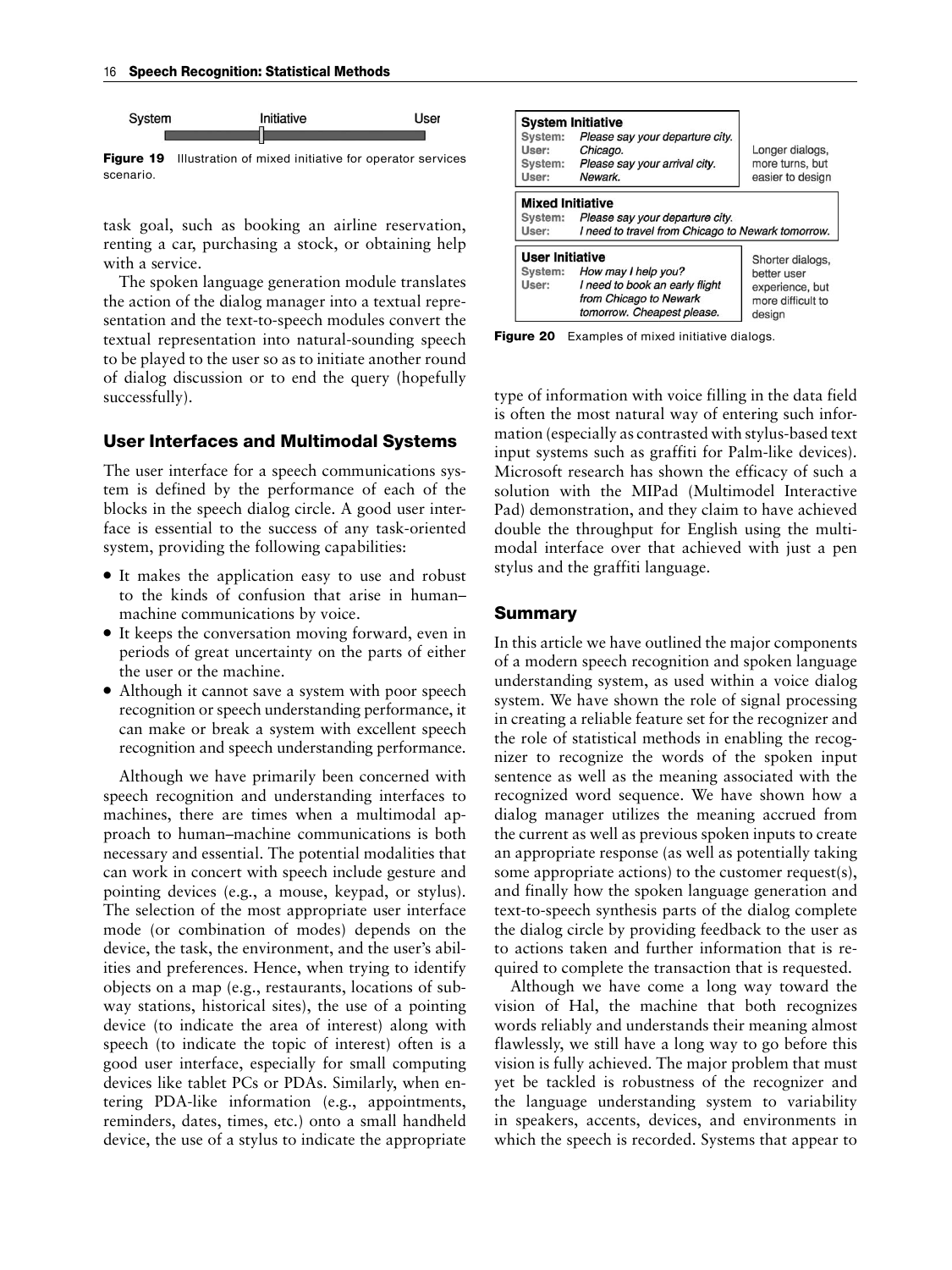work almost flawlessly under laboratory conditions often fail miserably in noisy train or airplane stations, when used with a cellphone or a speakerphone, when used in an automobile environment, or when used in noisy offices. There are many ideas that have been advanced for making speech recognition more robust, but to date none of these ideas has been able to fully combat the degradation in performance that occurs under these nonideal conditions.

Speech recognition and speech understanding systems have made their way into mainstream applications and almost everybody has used a speech recognition device at one time or another. They are widely used in telephony applications (operator services, customer care), in help desks, in desktop dictation applications, and especially in office environments as an aid to digitizing reports, memos, briefs, and other office information. As speech recognition and speech understanding systems become more robust, they will find their way into cellphone and automotive applications, as well as into small devices, providing a natural and intuitive way to control the operation of these devices as well as to access and enter information.

See also: Speech Recognition, Audio-Visual; Speech Recognition, Automatic: History.

## Bibliography

- Atal B S & Hanauer S L (1971). 'Speech analysis and synthesis by linear prediction of the speech wave.' Journal of the Acoustical Society of America 50(2), 637–655.
- Bahl L R, Jelinek F & Mercer R L (1983). 'A maximum likelihood approach to continuous speech recognition.' IEEE Transactions on Pattern Analysis & Machine Intelligence, PAMI-5(2), 179–190.
- Baum L E (1972). 'An inequality and associated maximization technique in statistical estimation for probabilistic functions of Markov processes.' Inequalities 3, 1–8.
- Baum L E, Petri T, Soules G & Weiss N (1970). 'A maximization technique occurring in the statistical analysis of probabilistic functions of Markov chains.' Annals in Mathematical Statistics 41, 164–171.
- Bellman R (1957). Dynamic programming. Boston: Princeton University Press.
- Cover T & Thomas J (1991). Wiley series in telecommunications: Elements of information theory. John Wiley and Sons.
- Cox R V, Kamm C A, Rabiner L R, Schroeter J & Wilpon G J (2000). 'Speech and language processing for nextmillennium communications services.' Proceedings of the IEEE 88(8), 1314–1337.
- Davis S & Mermelstein P (1980). 'Comparison of parametric representations of monosyllabic word recognition

in continuously spoken sentences.' IEEE Transactions on Acoustics, Speech and Signal Processing 28(4), 357–366.

- Ferguson J D (1980). 'Hidden Markov analysis: an introduction.' In Hidden Markov models for speech. Princeton: Institute for Defense Analyses.
- Forney D (1973). 'The Viterbi algorithm.' Proceedings IEEE 61, 268–278.
- Furui S (1981). 'Cepstral analysis techniques for automatic speaker verification.' IEEE Transactions on Acoustics, Speech and Signal Processing, ASSP-29(2), 254–272.
- Gauvain J-L & Lamel L (2003). 'Large vocabulary speech recognition based on statistical methods.' In Chou W & Juang B H (eds.) Pattern recognition in speech  $\phi$  language processing. New York: CRC Press. 149–189.
- Godfrey J J, Holliman E C & McDaniel J (1992). 'SWITCHBOARD: telephone speech corpus for research and development.' In Proceedings of the IEEE Conference on Acoustics, Speech and Signal Processing I. 517– 520.
- Gorin A L, Parker B A, Sachs R M & Wilpon J G (1996). 'How may I help you?' Proceedings of the Interactive Voice Technology for Telecommunications Applications (IVTTA). 57–60.
- ISCA Archive (2001). Disfluency in spontaneous speech (DiSS'01), ISCA Tutorial and Research Workshop (ITRW), Edinburgh, Scotland, UK, August 29–31, 2001. [http://www.isca-speech.org/archive/diss\\_01.](http://www.isca-speech.org/archive/diss_01)
- Jelinek F (1997). Statistical methods for speech recognition. Cambridge: MIT Press, Cambridge.
- Jelinek F, Mercer R L & Roukos S (1991). 'Principles of lexical language modeling for speech recognition.' In Furui & Sondhi (eds.) Advances in speech signal processing. New York: Mercer Dekker. 651–699.
- Juang B H (1985). 'Maximum likelihood estimation for mixture multivariate stochastic observations of Markov chains.' AT&T Technology Journal 64(6), 1235-1249.
- Juang B H & Furui S (2000). 'Automatic recognition and understanding of spoken language – a first step towards natural human-machine communication.' Proceedings of the IEEE .
- Juang B H, Levinson S E & Sondhi M M (1986). 'Maximum likelihood estimation for multivariate mixture observations of Markov chains.' IEEE Transactions in Information Theory It-32(2), 307–309.
- Juang B H, Thomson D & Perdue R J (1995). 'Deployable automatic speech recognition systems – advances and challenges.' AT&T Technical Journal 74(2).
- Jurafsky D S & Martin J H (2000). Speech and language processing. Englewood: Prentice Hall.
- Kamm C & Helander M (1997). 'Design issues for interfaces using voice input.' In Helander M, Landauer T K & Prabhu P (eds.) Handbook of human-computer interaction. Amsterdam: Elsevier. 1043–1059.
- Kawahara T & Lee C H (1998). 'Flexible speech understanding based on combined key-phrase detection and verification.' IEEE Transactions on Speech and Audio Processing, T-SA 6(6), 558–568.
- Lee C H, Juang B H, Soong F K & Rabiner L R (1989). 'Word recognition using whole word and subword